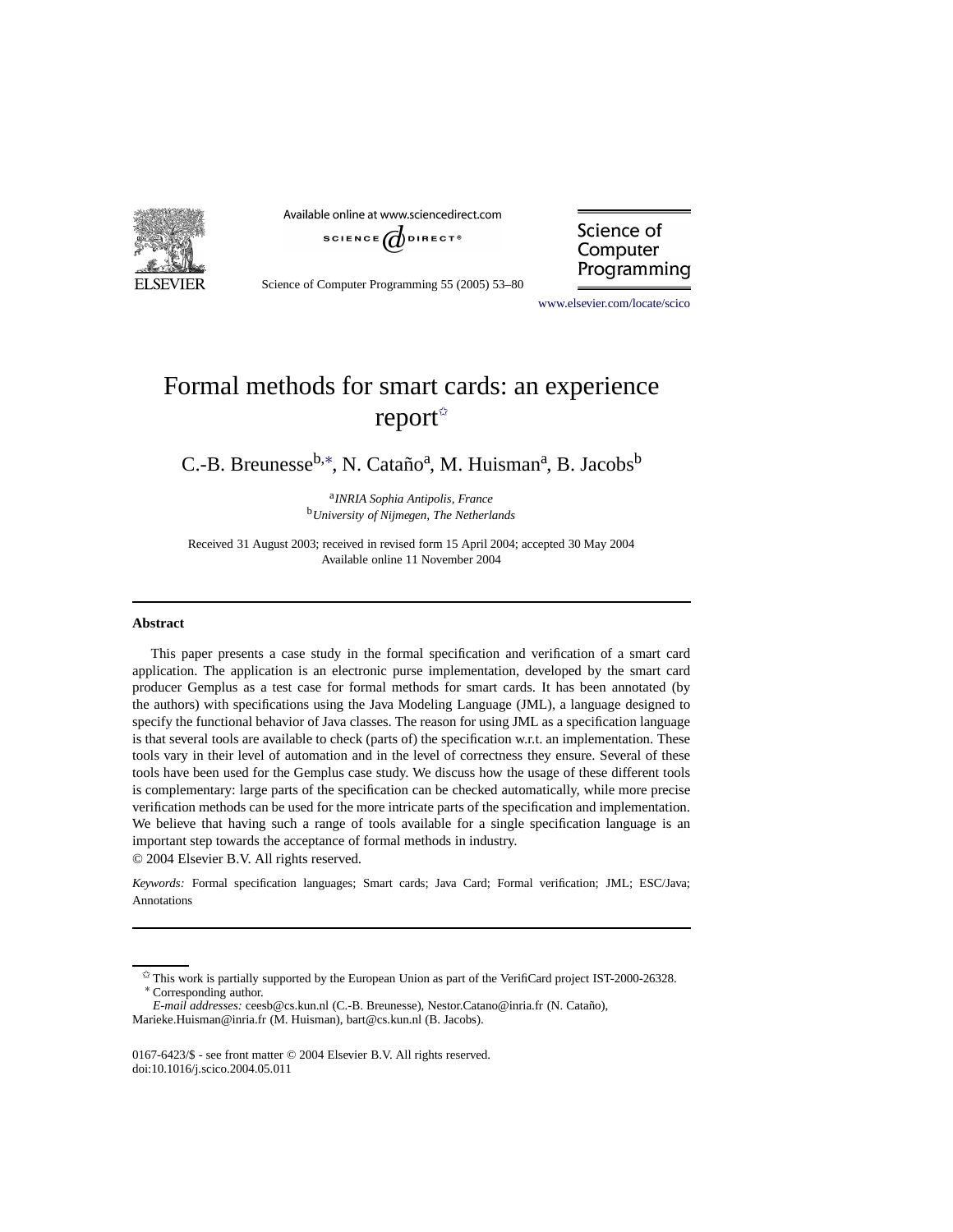## **1. Introduction**

With the emergence of smart cards, industry has become more interested in techniques to establish the correctness and security of the applications developed. Typical smart card applications like electronic purses and health care information holders contain privacy-sensitive information. For the acceptance of the use of smart cards in such domains, it is necessary that the users trust that details of their private life are not passed on to third parties. Industry has realized that the only way to ensure this is by the rigorous use of formal techniques for the specification and verification of smart card applications. Moreover, this is enforced in higher levels of evaluation schemes like Common Criteria. This paper does not deal with security aspects like data leakage, but investigates functional behavior and possible abnormalities such as null pointer exceptions. Proper functional behavior and safety properties are a first step towards secure applications. Other researchers investigate how JML can be used to specify actual security features [\[26](#page-27-0)].

However, as always, the problem is that formal methods are considered difficult to use. There is a wide range of tools available that can be used to establish different properties of an implementation. In general, each tool uses its own specification language. Thus, with every new tool one has to understand the techniques, underlying theory and the specification language used. And if one wishes to use different validation techniques on the same application, one has to adapt the specification accordingly each time. This large overhead to apply new techniques makes industry reluctant to apply formal methods; if they use formal methods at all, then preferably with a single tool using a specification language that they master well. Therefore, a first step to make formal methods more accessible would be to have a single specification language and different tools that can match (different aspects of) this specification with an implementation. These tools can then vary in their level of precision, but also in their ease of use. In general, tools that are very precise and allow one to check arbitrarily complicated specifications will need more user interaction than tools that check a limited subset of the specifications.

An interesting development in this direction is the JML project. JML — short for Java Modeling Language  $[18,19]$  $[18,19]$  — is an annotation language for Java. It allows one to write functional behavior specifications for Java programs, using a Java-like syntax. JML is designed to be relatively easy to understand for an experienced Java programmer. In fact, by now JML has become the de facto standard source code level specification language for the functional behavior of Java programs in the academic community. As a result, more and more tools that aim at the verification of Java programs are adopting JML as the property specification language (see [\[3\]](#page-26-2) for an overview).

This paper reports on work done in this context, using different tools on (parts of) a single JML specification. For a single applet (consisting of 42 classes and 432 kB in total of code and documentation) a specification has been written in JML. The specification for this applet has been checked using ESC/Java [\[21](#page-27-1)[,12](#page-26-3)], a tool for automatic static checking of Java programs, aiming at finding efficiently the most common program errors. Parts of the specification and implementation also have been verified within the LOOP project [\[29\]](#page-27-2), a project that aims at full verification of Java programs using interactive theorem proving. The LOOP approach has been applied to some algorithms that manipulate data in an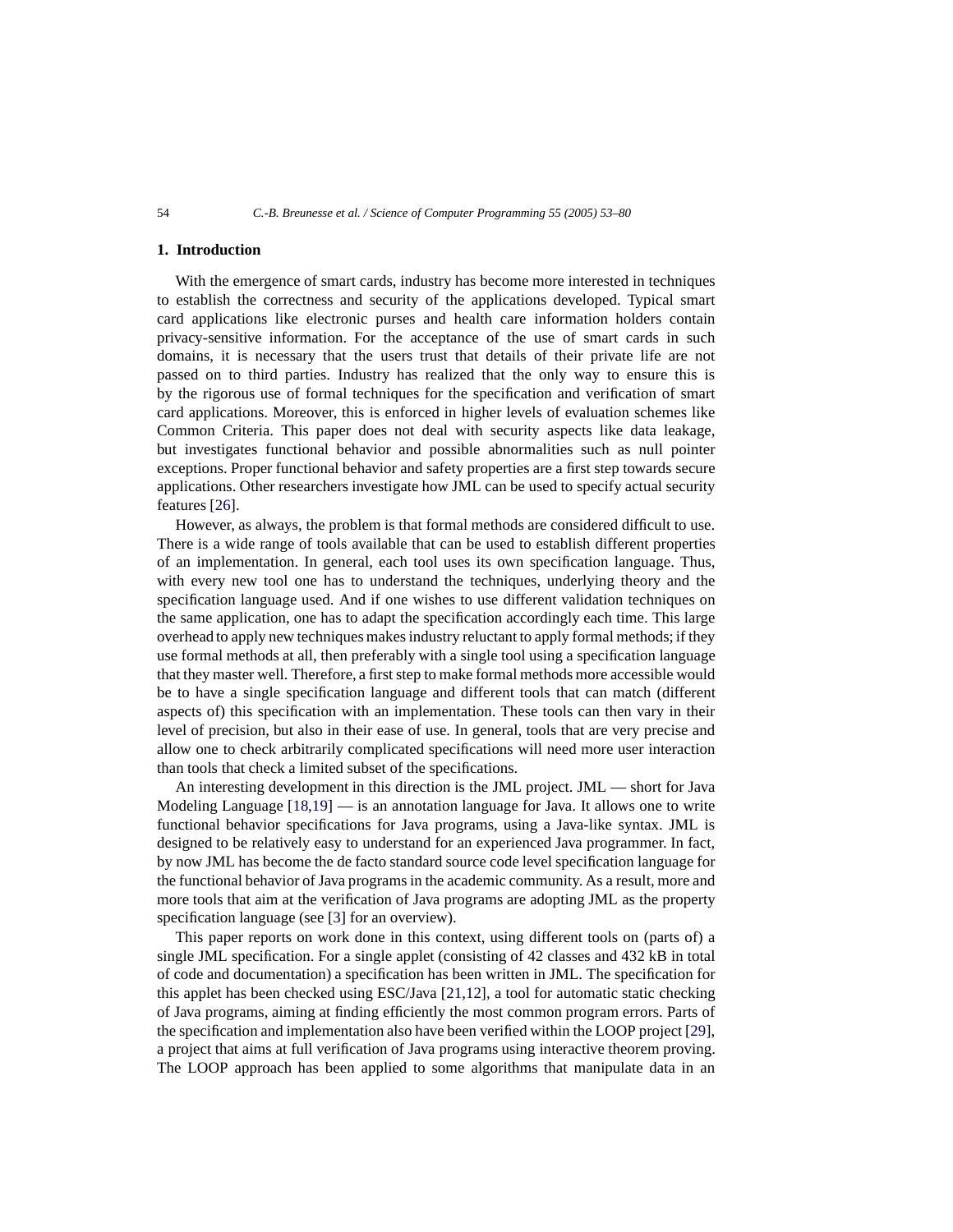intricate way, and whose verification falls completely out of the scope of ESC/Java (and other automatic tools).

Elsewhere the authors have reported on the individual case studies in two separate papers [\[2](#page-26-4)[,5\]](#page-26-5) with two separate tools, but here we want to show how the different techniques complement and contribute to each other in a natural way. We do not want to argue that a certain approach is better; in fact we think they should both be used. Given an implementation, for large parts of a specification, it might be sufficient to use static checking techniques to gain confidence in its correctness, but for the crucial algorithms full verification is necessary. However, the effort needed for verification is actually reduced by using static checking beforehand, because this can already identify the errors that are relatively easy to find.

The electronic purse case study that forms the basis for this work has been provided by Gemplus. It has been developed by several trainees, and later been extended by some members of the Gemplus research lab. The case study is publicly available.<sup>[1](#page-2-0)</sup> It is intended to be an example of a Java Card<sup>[2](#page-2-1)</sup> applet on which different formal methods could be tested. Gemplus provides the applet without a formal specification: the JML specifications are ours. It was known beforehand that the code contained bugs, but it gives a reasonable impression of how Java Card applets are structured. The work done on this case study, both with ESC/Java and LOOP, convinced smart card manufacturers to adopt JML and (at least) static checking in their development process.

This paper is structured as follows. In the next section the language JML is introduced, together with several tools using JML as the input language. In particular, ESC/Java and the LOOP tool are introduced. Then, [Section 3](#page-9-0) gives more details about the electronic purse case study. Next, [Section 4](#page-10-0) discusses several aspects of specifying Java Card applications and [Section 5](#page-14-0) gives an overview of how the purse case study is annotated and checked using ESC/Java, while [Section 6](#page-19-0) focuses on a single class and discusses its verification using LOOP — in full detail. Finally, [Section 7](#page-25-0) draws conclusions and sketches a view on the further use of formal methods in industry.

# <span id="page-2-2"></span>**2. JML**

## *2.1. The language*

The development of JML — short for Java Modeling Language [\[18\]](#page-26-0) — was started by Gary Leavens and his team at Iowa State University, but is now a community process with many people involved [\[19](#page-26-1)]. There is a group of active users and tool developers, where new language proposals are discussed before they actually become part of the "official" language standard.

 $1$  Via [http://www.gemplus.com/smart/r\\_d/publications/case-study/.](http://www.gemplus.com/smart/r_d/publications/case-study/)

<span id="page-2-1"></span><span id="page-2-0"></span><sup>2</sup> Java Card is a dialect of Java that is used to program smart card applications. The Java Card language is an extended subset of Java; in particular it does not contain multi-threading, floats, doubles and multi-dimensional arrays, but it does contain some additional constructs, such as shareable interfaces, which are used to enable communication between different applets.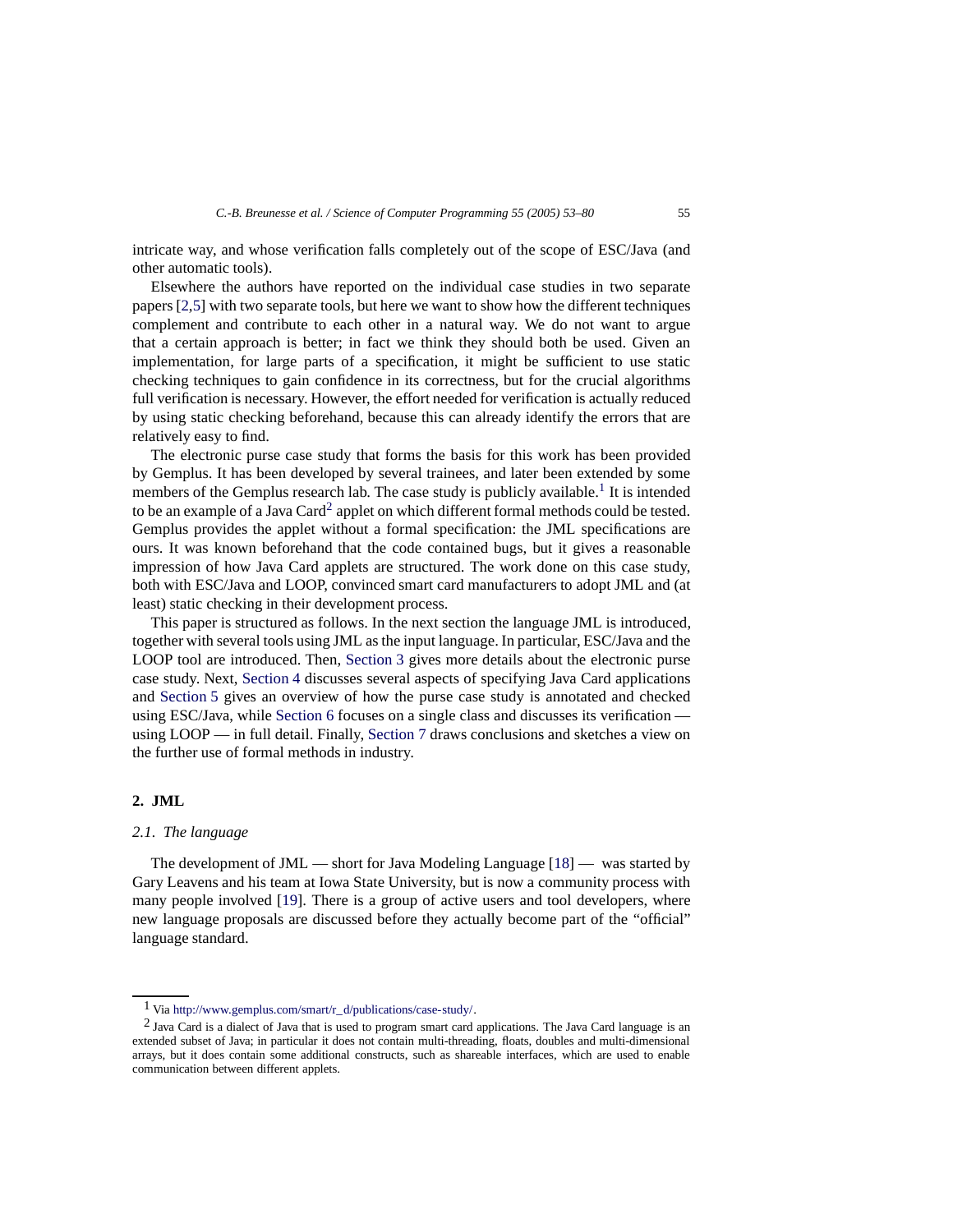The JML language is designed to be easy and accessible for an average Java programmer. Therefore, the specifications use Java syntax and are written in the source code as specially marked comments. Markers  $/*@$ ..  $@*/$  and  $//@$  enable the various JML tools to recognize the comments as JML annotations.

A simple JML specification consists of pre- and post-conditions for methods (denoted by the keywords requires and ensures) and class invariants, restricting the reachable state space of an object. However, if wanted and needed, much more complicated properties can be expressed. Here we present only a few language constructs that are necessary for understanding this paper; we refer to the standard language documents for a full description of the language [\[18](#page-26-0)[,19\]](#page-26-1).

First of all, a method specification can contain exceptional postconditions, so-called exsures or signals clauses. An exceptional postcondition specifies which conditions should hold, if a method terminates abruptly, because of an exception. A typical usage of exceptional postconditions is to specify that the exception is thrown before any instance variables have been changed (thus implicitly preserving the class invariants; see the example in [Fig. 1](#page-4-0) below).

Method specifications also can contain modifies clauses (also known as assignable or modifiable clauses, or frame conditions) that restrict which variables may be changed by a method call. Modifies clauses are crucial when doing modular program verification [\[20\]](#page-26-6).

It is also possible to restrict the reachable state space of an object by specifying a constraint. In JML, this denotes a relation between the pre- and post-state of a method, restricting how a variable might change. One can for example specify that a variable is constant or that it can only increase. Notice that invariants and constraints could be expressed as pre-post-condition specifications for each method, but by specifying them explicitly, one gets a higher level of abstraction. Moreover, in this way they immediately carry over to subclasses, i.e. all methods in subclasses have to respect the invariants and constraints of superclasses.

Sometimes one also likes to specify explicitly that a condition holds at a particular point in a method body. For this, JML provides the assert annotation. If a method body contains such an assert annotation, this means that whenever control reaches this point in the method body, the associated condition should hold. This can be used for example to add outlines of correctness proofs to the implementation of a method body — as is used by the LOOP compiler; see below — but also to state that a particular control point never can be reached (using assert false;).

As mentioned before, the JML specifications use Java syntax. More precisely, the various conditions are written as side-effect-free boolean-typed Java expressions. To make the language more expressive and usable, several additional specification constructs are available. Again, we mention only the few that are relevant for this paper. For further information we refer to the JML documentation [\[19](#page-26-1)].

First of all, there is a special keyword \result that refers to the return value. This keyword can only be used in ensures clauses. One can refer to the value of an expression *E* in the pre-state (before method body execution) by writing  $\cdot$ old(*E*). This keyword can be used both in the ensures and signals clauses. Keyword \old is used to see how an expression differs from its original value.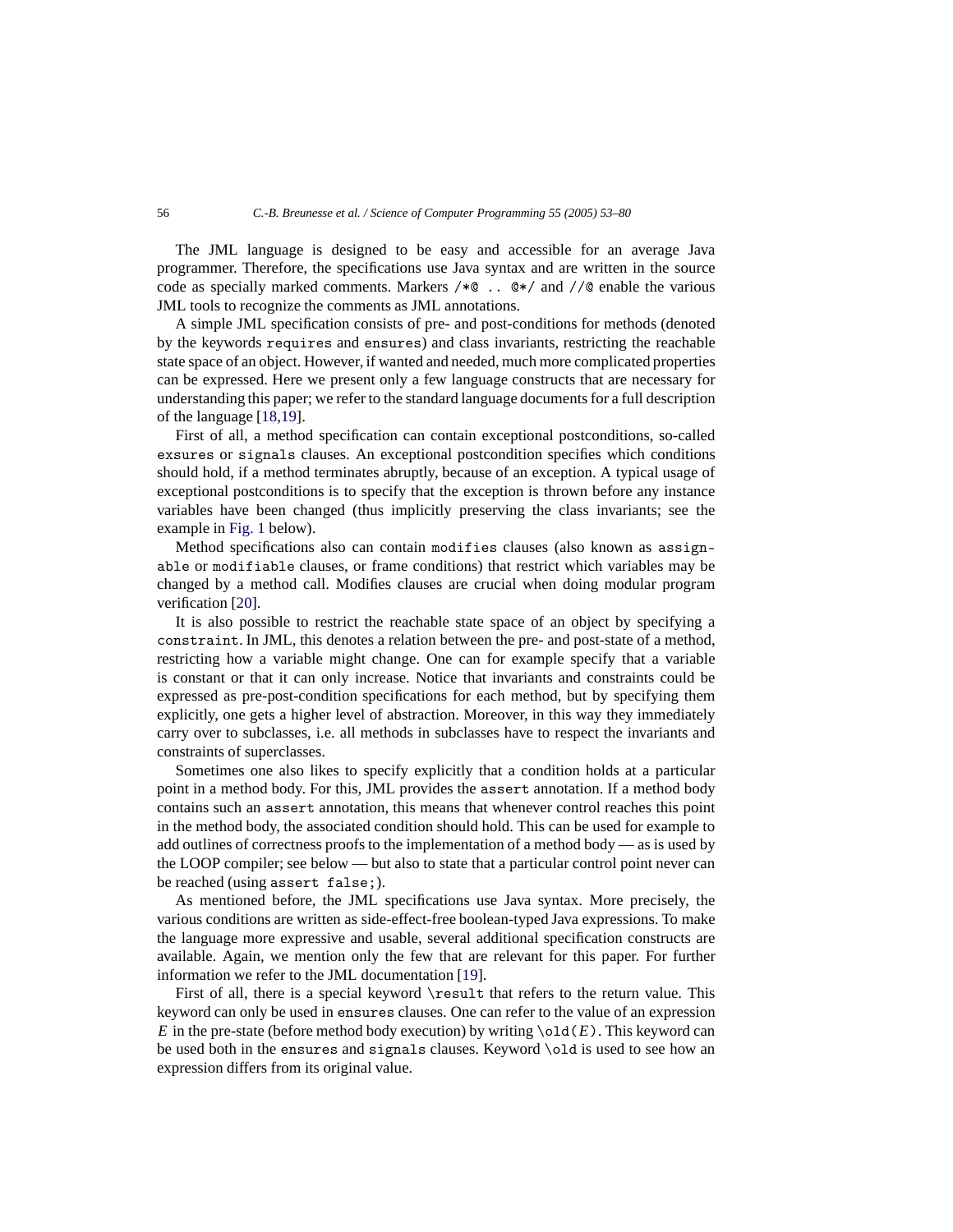```
public class Decimal extends Object{
   public static final short MAX_DECIMAL_NUMBER = (short) 32767;
  public static final short PRECISION = (short) 1000;
   /*@ spec_public @*/ private short intPart = (short) 0;
   /*@ spec_public @*/ private short decPart = (short) 0;
   /*@ invariant 0 <= intPart && intPart <= MAX_DECIMAL_NUMBER &&
    @ 0 <= decPart && decPart < PRECISION;
    @
    @ model int decimal;
    @ represents decimal <- intPart * PRECISION + decPart;
    @ depends decimal <- intPart, decPart;
    0*//*@ behavior
    @ requires true;
    @ modifies decimal;
    @ ensures decimal == v * PREGISION;@ signals (DecimalException e)
    @ v < 0 &&
    @ decimal == \old(decimal);
    @*/
  public Decimal setValue(short v) throws DecimalException{
    if(v < 0)DecimalException.throwIt(DecimalException.DECIMAL_OVERFLOW);
     intPart = v;decPart = (short) 0;return this;
   }
   .
   .
   .
}
```
Fig. 1. Fragment of the annotated class Decimal.

Finally, to have a higher level of abstraction in specifications, JML allows one to declare so-called model variables. These are variables that exist only at the level of the specification. Declarations of model variables have the same format as declarations of normal variables, but are preceded by the keyword model. Model variables can be related to concrete variables (or other model variables) by represents and depends clauses. A represents clause specifies how the value of a model variable can be calculated from the values of the concrete variables. A depends clause only specifies on which concrete variables the value of the model variable depends. Hence if all the concrete variables in the depends clause are unchanged, one can assume that the value of the model variable is also unchanged, and if the model variable may be modified, the concrete variables implicitly also may be modified. If a represents clause is given, the information in the depends clause is redundant. However, since often it is not possible to give the represents clause — for example when specifying an abstract class — it is useful to also have the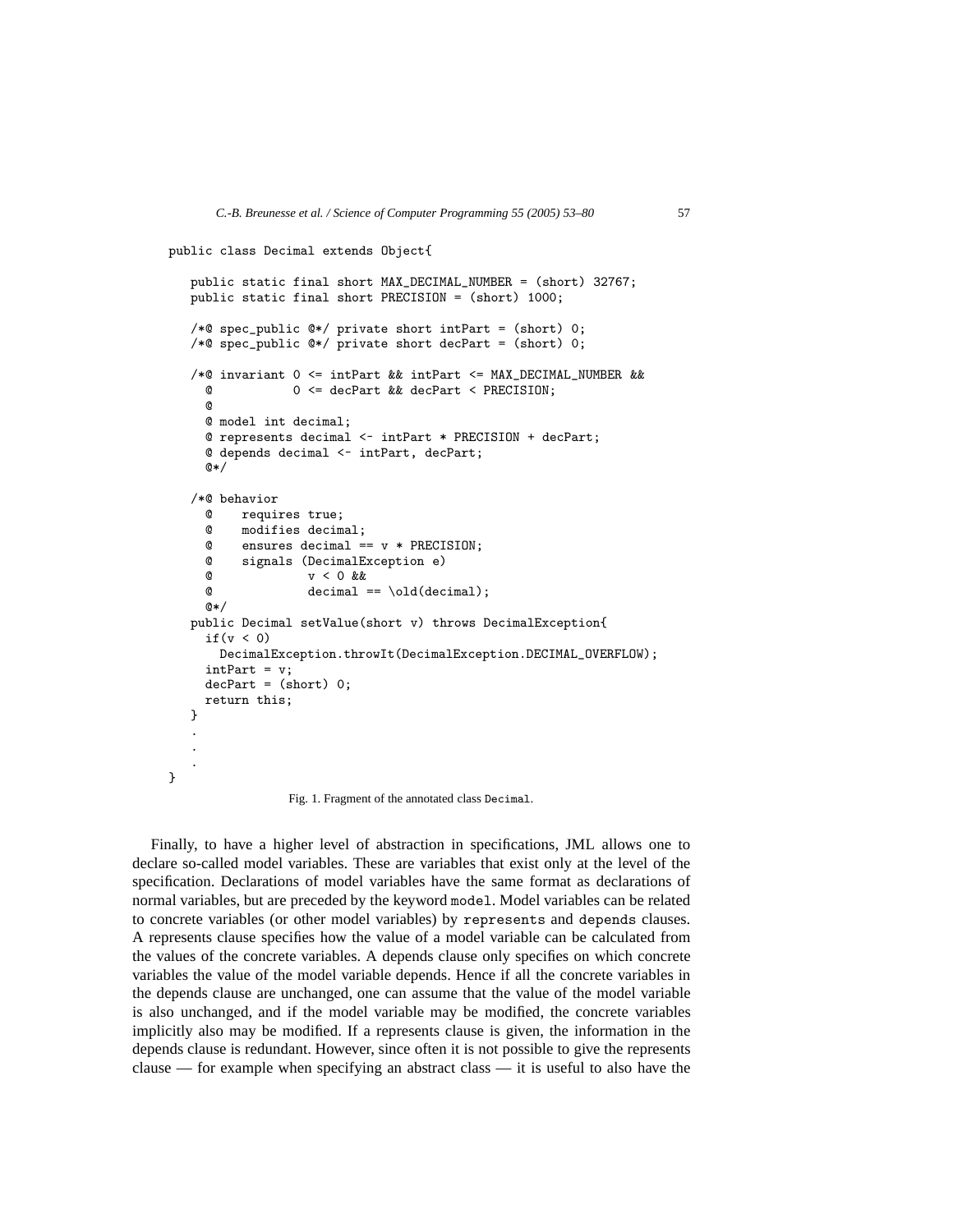depends clause. For more information on depends and represents clauses and their use in modular verification we refer to the work of Leino [\[20](#page-26-6)]. ESC/Java provides a lightweight variation of model variables, called ghost variables. However, since it is not possible to specify represents and depends clauses, their use is limited.

To conclude this section, [Fig. 1](#page-4-0) shows part of the JML specification of the class Decimal from the case study at hand. The class Decimal represents decimal numbers as composed of an integer and decimal part (intPart and decPart, respectively). As JML does not allow us to include private fields in public specifications, we add /\*@ spec\_public @\*/ immediately before the declarations of these two fields. This keyword causes the fields to be included in the scope of every specification. The class invariant restricts the possible values of these variables: intPart is a positive number, less than the constant MAX\_DECIMAL\_NUMBER— the maximal value of a short, while decPart ranges between 0 and the constant PRECISION. The value of PRECISION is 1000, thus the class Decimal will represent decimal numbers up to three decimal places.

To denote the value of the decimal number represented, a model variable decimal has been declared. The value of this variable depends on intPart and decPart, and the represents clause shows how.

As an example, we show the specification of the method setValue, which takes a single argument v and as a result sets the decimal number to represent v.000. We do not explicitly specify any precondition for this method<sup>[3](#page-5-0)</sup> (it is a defensive specification, as discussed in [Section 4\)](#page-10-0). The method may modify decimal, thus implicitly it may modify the variables intPart and decPart. If the method terminates normally, the value of decimal is set appropriately (and because of the represents clause and the class invariant this implies that decPart and intPart are set appropriately). If the method terminates abruptly with a DecimalException, then this is because the argument v is less than 0. In this case, the value of decimal (and implicitly of intPart and decPart) is unchanged.

# *2.2. The tools*

As mentioned before, there is a wide range of tools available using JML as specification language. This is one of the reasons why JML is becoming the de facto standard specification language for source code level specification of Java programs. For our case study, we have used the Extended Static Checker for Java (ESC/Java) [\[21](#page-27-1)[,12\]](#page-26-3) and the LOOP compiler [\[29\]](#page-27-2). We will describe these tools in some detail, followed by a brief description of other tools that are available for JML. Again, for a more extensive overview of the various tools, see [\[3\]](#page-26-2).

## *2.2.1. ESC/Java*

ESC/Java has been developed at Compaq Research, in the group led by Rustan Leino [\[21](#page-27-1)[,12\]](#page-26-3). Currently, it is no longer maintained by Compaq, but it is available as open source software. An improvement making it compatible with official JML (ESC/Java 2) is done by David Cok (Kodak) and Joseph Kiniry (Nijmegen) [\[10](#page-26-7)]. At the time of writing

<span id="page-5-0"></span><sup>3</sup> Thus, by default, this method has precondition requires true;.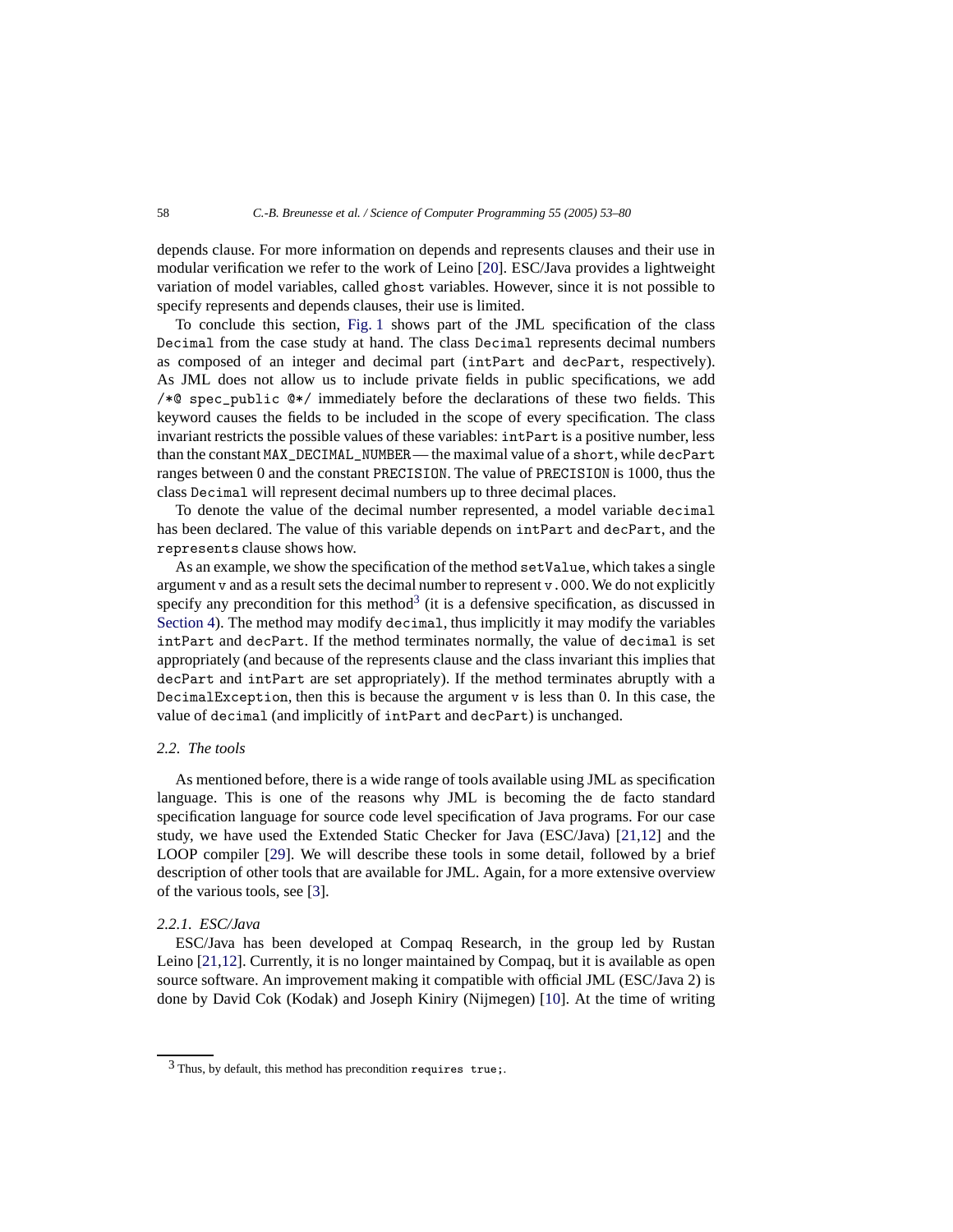```
//@ requires o != null;
void m(Object o) {
  o.n();
}
ESC/Java finds no problem.
//@ requires true;
                                           void p(Object o) {
                                             o.j();
                                           }
                                           ESC/Java checks whether o is not
                                           null
```
Fig. 2. ESC/Java example.

and verifying the ESC/Java specifications in this paper, version 2 was not yet available. Therefore, the ESC/Java version used here is Compaq release 1.2.4.

The initial design goal of ESC/Java was to develop a tool which could efficiently find common programming errors, such as indexing an array out of bounds or null-pointer dereferencing. The user can guide the search for errors by putting appropriate annotations in the code. For example, a user might specify that some method argument should always be a non-null-reference (the requires clause of method m in [Fig. 2\)](#page-6-0). When checking the method body, the tool will then assume that this is actually the case (thus the call  $\circ$ ,  $\circ$ ) in [Fig. 2](#page-6-0) will not raise a null pointer exception), but for every call to this method, it will check whether the assumption actually holds (thus ESC/Java will warn for a potential problem in the call  $m(x)$  in method p in [Fig. 2,](#page-6-0) because it cannot ensure that x is non-null).

ESC/Java proceeds by generating verification conditions, based on the annotations and the code. The verification conditions are sent to a dedicated theorem prover, called Simplify.[4](#page-6-1) ESC/Java issues a warning if Simplify cannot establish the proof obligation. However, such a warning does not necessarily mean that the program is incorrect, as both Simplify and the modeling of the Java semantics underlying ESC/Java are unsound and incomplete. The designers chose to accept this, in order to keep the simplicity and good performance of the tool. Also, if the tool does not issue any warning, this does not necessarily mean that the program is correct. Again, to keep the performance and simplicity of the tool, and to avoid many spurious warnings, the designers of the tool do not always generate all the necessary verification conditions. For example, a loop statement by default is approximated by a single loop iteration. The ESC/Java manual [\[21\]](#page-27-1) contains a detailed list of known sources of unsoundness and incompleteness of the original ESC/Java.

The specification language that is used by ESC/Java is not exactly a subset of JML. Already some work has been done on integrating the two languages [\[8\]](#page-26-8) and currently work on this is continuing. However, for this paper the exact differences are not relevant. It is sufficient to know that ESC/Java supports the specification constructs described above, except for the constraint and modifies construct and the support for model variables.

# *2.2.2. LOOP tool*

The LOOP tool has been developed at the University of Nijmegen. Its purpose is to offer a sound environment within the theorem prover PVS [\[25\]](#page-27-3) in which formal verification of JML specifications written for Java source code can be performed. What is usually called

<span id="page-6-1"></span><sup>4</sup> See [http://research.compaq.com/SRC/esc/Simplify.html.](http://research.compaq.com/SRC/esc/Simplify.html)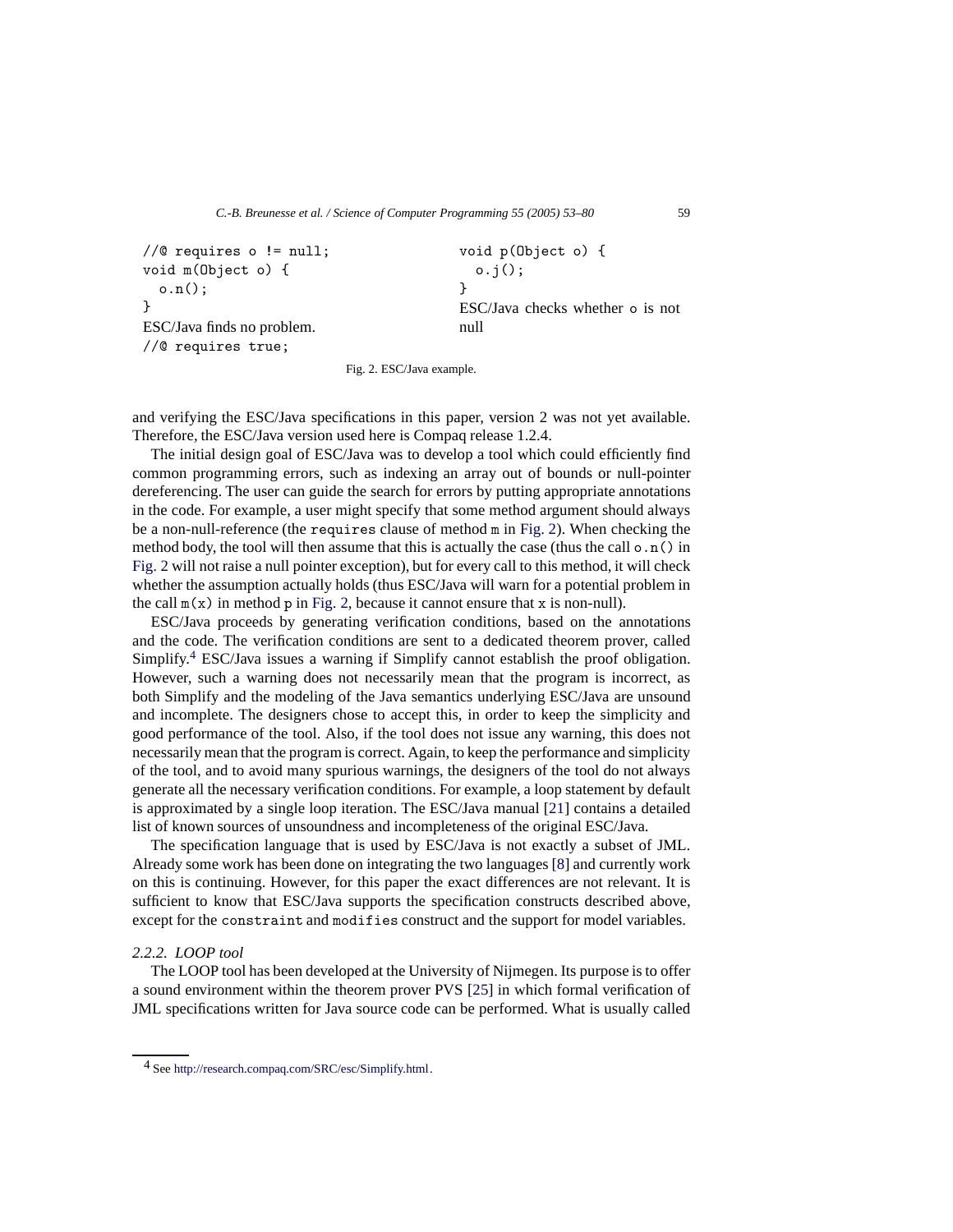<span id="page-7-0"></span>

Fig. 3. LOOP tool schema.

the LOOP tool actually consists of a collection of tools. The relation between the different parts is shown in [Fig. 3.](#page-7-0)

Java source code and associated JML specifications are fed into the LOOP compiler which generates PVS code. The Java source code is translated to PVS logical theories which are based on the handwritten "semantic prelude". This prelude defines sequential Java in all its details. The JML specifications are translated into PVS predicates. The aim is to show that the predicates generated from the JML annotation hold for the translated Java source code. The actual interactive verification work thus takes place *inside* PVS.

In the LOOP translation of Java methods to PVS theories, the structure of the methods remains intact. While proving, we can therefore step through the method body using different techniques. The following list gives an overview of available techniques for proving the correctness of a method given its specification.

- (1) All Java language constructs have appropriate *Hoare rules* associated with them [\[17\]](#page-26-9). All these rules are proved correct in terms of the underlying semantics. The Hoare rules are used to split up the proof obligation in several smaller proof obligations. For example, the Hoare rule for composition splits up the proof obligation in two parts. The downside of reasoning with Hoare rules is that they require user interaction. The Hoare rule for composition needs an intermediate predicate which is the post-condition for the first statement, and the pre-condition for the second one.
- (2) To avoid excessive user interaction, several *Weakest Precondition* (WP) techniques [\[16\]](#page-26-10) can be applied to enable automatic proofs of non-recursive programs. Like the Hoare rules, the Weakest Precondition rules are also proved correct in terms of the underlying Java semantics.
- (3) When a proof is completely split up and decomposed after applying Hoare or Weakest Precondition rules, the remaining proof obligations, if any, must be verified by "semantic rules" and logical deduction. These semantic rules are either generated by the LOOP compiler, or present in the semantic prelude [\[14](#page-26-11)]. The semantic rules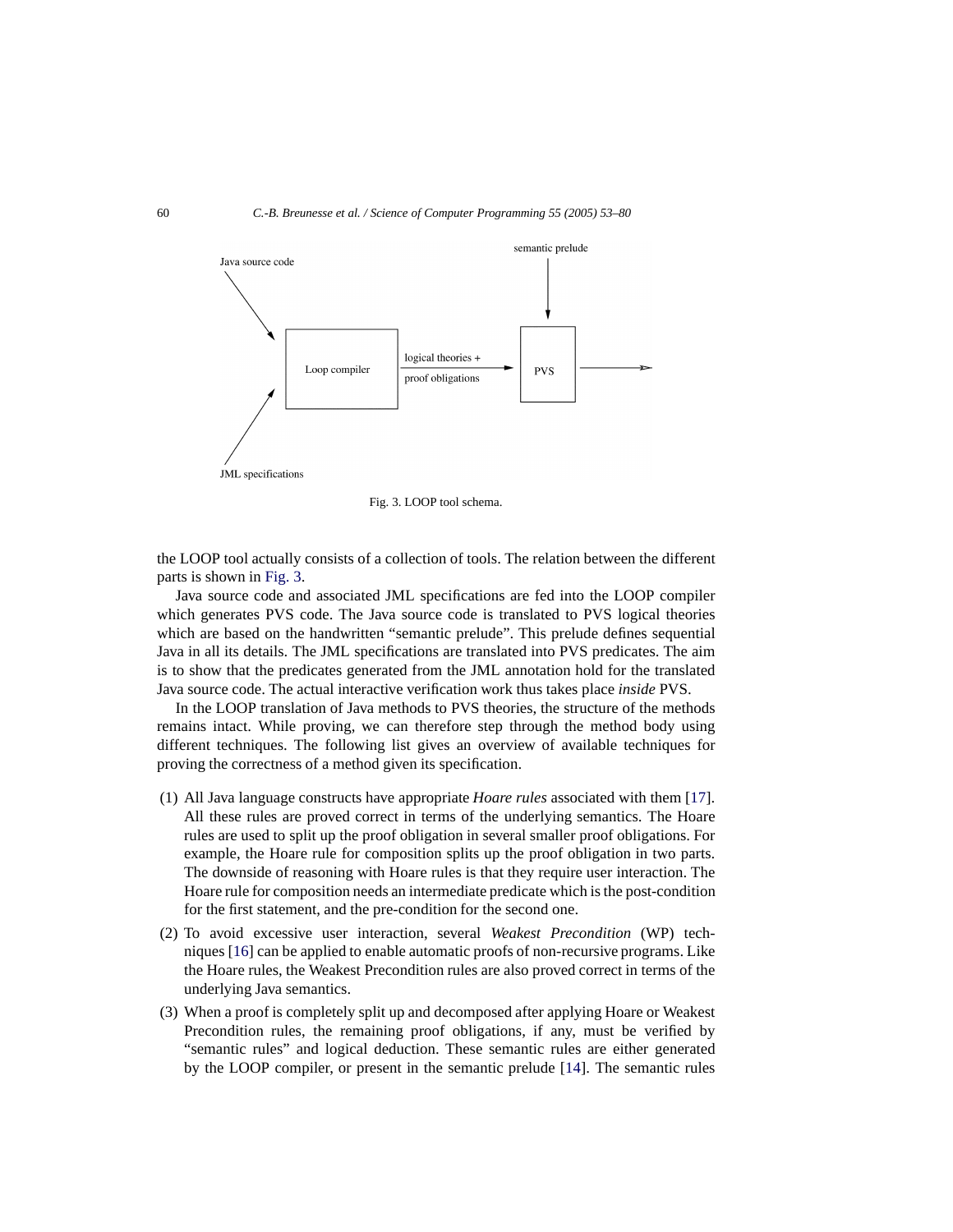describe the actual Java semantics. Applying these rules eventually brings a Q.E.D., or an unprovable formula.

The three proof methods above are used in combination. Sometimes a method body is too long to be handled by WP (PVS might fail due to lack of resources). The body is then split up by Hoare rules. When a proof obligation is on the granular level (i.e. assignments) we revert to using semantic rules.

Because the whole system is sound (modulo the soundness of PVS, and the handwritten semantic prelude of course), specifications verified by LOOP can be trusted. The biggest downside of doing such heavyweight verification work is the cost of user interaction.

For example, when applying the Hoare rule for composition on statement  $s1$ ;  $s2$ , an intermediate predicate has to be constructed to serve as a post-condition for s1 and a precondition for s2. Constructing intermediate predicates in PVS is painstaking because one has to write these in terms of the semantic prelude. Fortunately, we can avoid constructing such a predicate in PVS by writing intermediate predicates *in* the Java code using in-line JML assertions. The LOOP tool converts these assertions to intermediate predicates in terms of the semantic prelude. Implementing support for in-line assertions is part of the plan to reduce user interaction. Apart from in-line assertions, there is also support for loop variants (JML keyword decreasing) and invariants (JML keyword maintaining). The JML used by the LOOP compiler is a subset of JML. We do not, for example, cover quantifications outside behavior specifications. The core of JML is supported though. We also added some modifiers for JML assert statements (assert) saying whether the previous assert still holds.

#### *2.2.3. Other tools*

To illustrate the wide range of formal techniques that are available when one decides to use JML as specification language, we briefly survey several other tools that use JML as specification language.

When the development of JML started, it was intended to be used with a runtime assertion checker (as advocated in the Design by Contract approach in Eiffel [\[23\]](#page-27-4)). The JML tool, which is developed at Iowa State University, does exactly this: it translates annotations into runtime checks. When running the translated code on example input, every time an assertion is violated, an exception is thrown.

Further, at MIT one uses JML as the specification language for Daikon [\[9\]](#page-26-12), which is a tool for invariant detection. Based on several test runs, this tool tries to establish possible class invariants.

There are also several tools which are inspired by ESC/Java. Chase [\[6\]](#page-26-13), developed at INRIA Sophia Antipolis, is a tool for checking the modifies clauses, an aspect of JML which is not treated by ESC/Java. At Compaq, a tool called Calvin [\[13\]](#page-26-14) has been developed. Calvin can be used to check properties about multi-threaded programs. It uses a technique to reduce the proof obligations to proof obligations on single threads (using appropriate annotations), which then can be checked using ESC/Java.

Further, at Gemplus, a tool called Jack has been developed [\[4\]](#page-26-15). Jack works similar to ESC/Java, in that it generates proof obligations based on the annotations and then sends those off to a prover, but it aims at being sound and complete. Jack has been designed in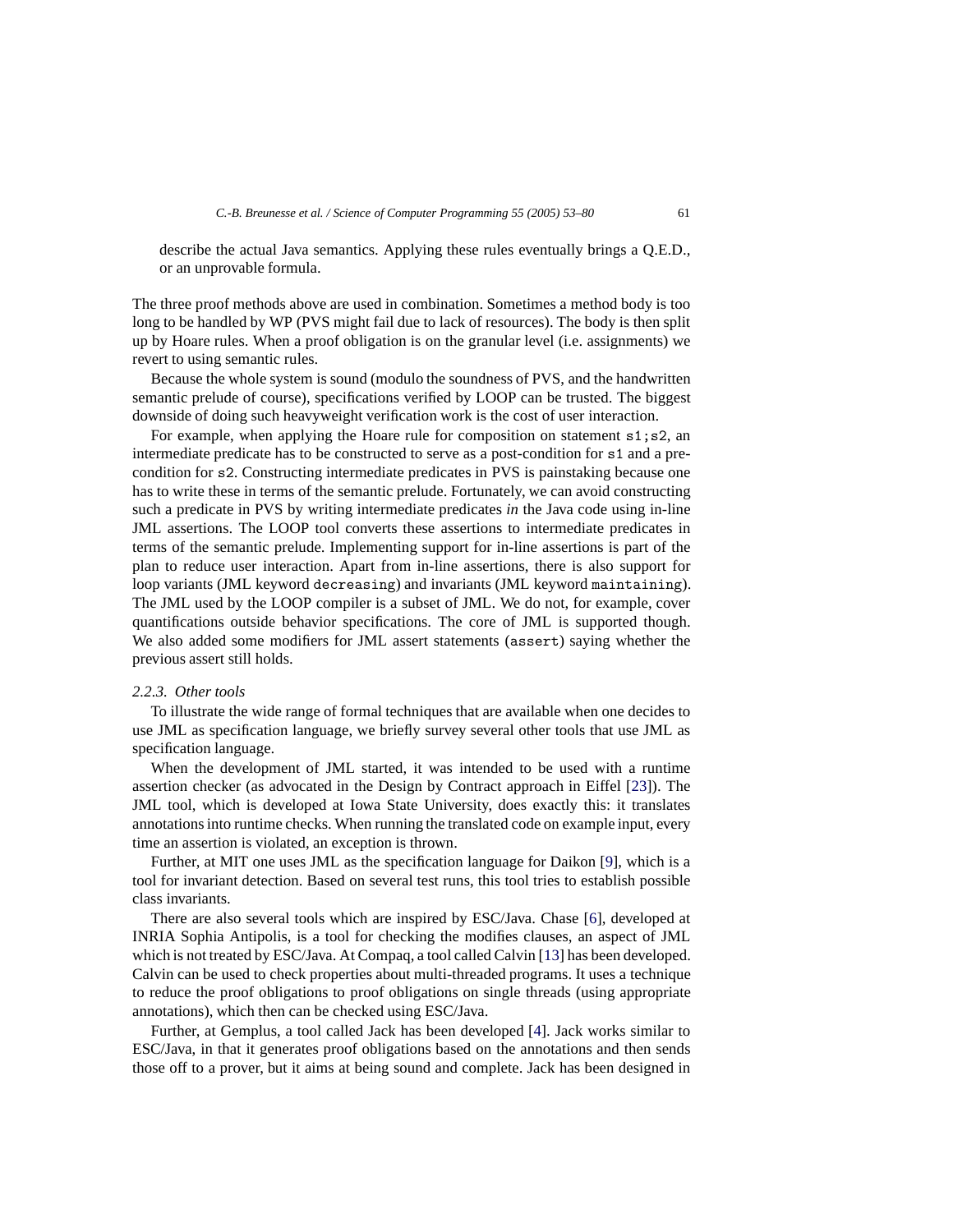

Fig. 4. The electronic purse.

<span id="page-9-2"></span>such a way that it can interface different proof tools (currently AtelierB, Simplify and Coq). Further, Jack has been integrated with a standard IDE, which makes it easy to use for a Java developer. Other tools for full program verification using interactive theorem provers are Jive and Krakatoa. The Jive tool [\[24\]](#page-27-5), which is developed in Kaiserslautern, implements a Hoare logic for Java  $[27]$  and generates proof obligations for PVS or Isabelle.<sup>5</sup> The Krakatoa tool [\[22](#page-27-7)] is developed at INRIA Rocquencourt. It uses the Why tool [\[11\]](#page-26-16) to generate verification conditions as Coq proof obligations.

## <span id="page-9-0"></span>**3. The Gemplus electronic purse**

The Gemplus electronic purse is a smart card application that has been developed to serve as a realistic example for researchers working on formal methods for the Java Card platform [\[1](#page-26-17)]. However, it is too big to fit on most of the cards that are currently available.

Any Java Card application consists of two parts: the terminal side, implementing the configuration and communication functionalities, and the card side, implementing the Java Card application itself (see [Fig. 4\)](#page-9-2). These two sides communicate with each other by sending APDU (Application Protocol Data Unit) messages, which is an ISO standard defining the way in which commands and data are structured. In Java Card, the APDU is a class with a member of type byte array containing the raw data.

On the card side, the electronic purse provides the card holder with banking functionalities such as *credit*, *debit* and *currency change*. The card side of the purse application contains three kinds of applets: *loyalty applets*, the *card issuer applet* and the *purse applet*. These applets communicate with each other by means of shared interfaces, the standard mechanism of communication between applets. When the purse applet wishes to call a method of a loyalty applet, it requests the loyalty applet for an object implementing the loyalty shareable interface. The loyalty applet then decides whether to give the purse a reference to such a shareable interface object.

The card issuer applet keeps information of the card holder such as name and identifier and PIN code, which is necessary to initialize the card.

The purse applet implements the basic operations of credit, debit and currency change, and also implements mechanisms for installing, selection and de-selection of the applet. The purse applet interacts with loyalty applets in such a way that whenever the card holder has made a purchase, the loyalty applet can use this information to increase an internal counter of loyalty points. These loyalty points can be used later to make purchases.

<span id="page-9-1"></span><sup>5</sup> In fact, Jive does not use JML, but it uses a JML-like language.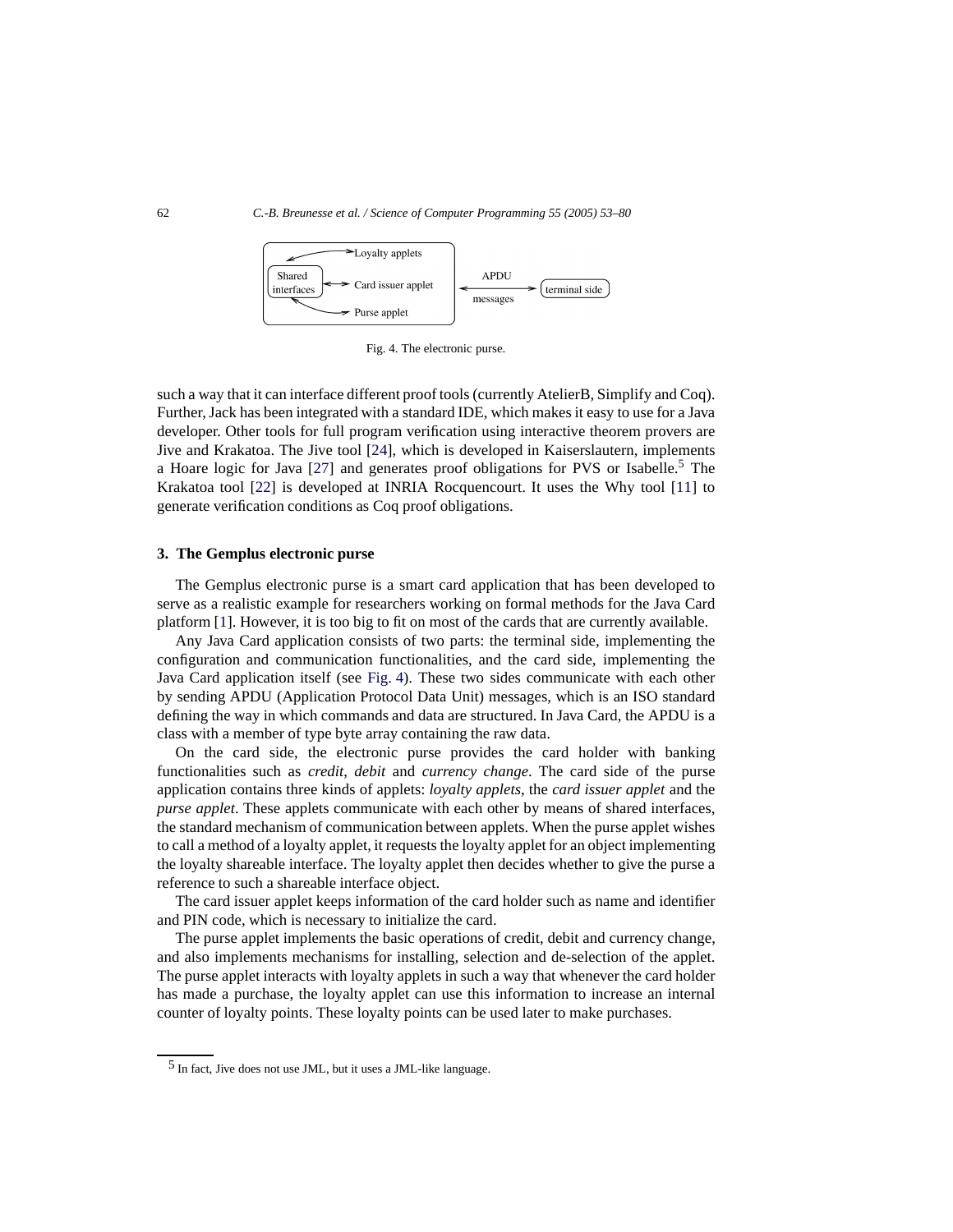```
/*@
    @ requires aid != null;
   @ modifies data[*];
   @ ensures (\forall int i; 0 \le i \& i \le nblovalties ==>@ (\forall int k; 0 \le k \le k \le \text{data}[i].\text{and } \text{length} == \text{and } \text{theta}[k]) == \text{and} \text{theta}[k] == \text{and} \text{theta}[k] == \text{and} \text{theta}[k] == \text{and} \text{theta}[k] == \text{and} \text{theta}[k] == \text{and} \text{theta}[k] == \text{and} \text{theta}[k] == \text{and} \text{theta}[k] == \text{and} \text{theta}[k] == \text{and} \text{theta}[k] == \text{and} \text{theta}[k] == \text{and} \text{theta}[k] == \text{and} \@ data[i].aid[k] == aid.theAID[k]) ==><br>
@ data[i] logfullInformation)
                                              !data[i].logfullInformation);
   @*void removeNotification(AID aid) {
        byte i = 0;
        while(i < nbLoyalties) {
                AllowedLoyalty al = data[i];
                if(al.getAID().equals(aid)) {
                        al.dontKeepInformed();
                }
                else i++;
       }
}
```
Fig. 5. Example heavyweight specification.

The purse applet keeps track of the balance of the purse, the transactions done by the purse, the different currency changes that have taken place and the different loyalty programs that the card holder is subscribed to. Certain operations can be done only for a restricted set of users, which can be recognized for instance by requiring a PIN code. The purse applet defines the different access conditions and also binds these access conditions to operations. So, when the card holder wishes to do some operation, the purse application will check whether the card holder has the appropriate permissions.

Finally, the electronic purse contains several classes implementing cryptographic concepts. In this case study we did not study this.

#### <span id="page-10-0"></span>**4. Specifications for smart card applets**

When writing behavioral specifications, several issues concerning the style of specifications have to be considered. Notice that many of these issues are relatively independent of the typicalities of smart card applications. However, the choices that we make are often influenced by the application domain. The first subsection discusses several of these issues, and explains our choices for this case study. The second subsection discusses the existing specifications for the Java Card API.

#### *4.1. Specification style*

#### *4.1.1. Lightweight vs. heavyweight specifications*

The first point one has to decide upon is how "heavy" a specification should be. That is, does one just want to specify under which conditions (no) exceptions will occur, or does one also want to specify exactly which postconditions are established, i.e. the complete behavior of a method or class.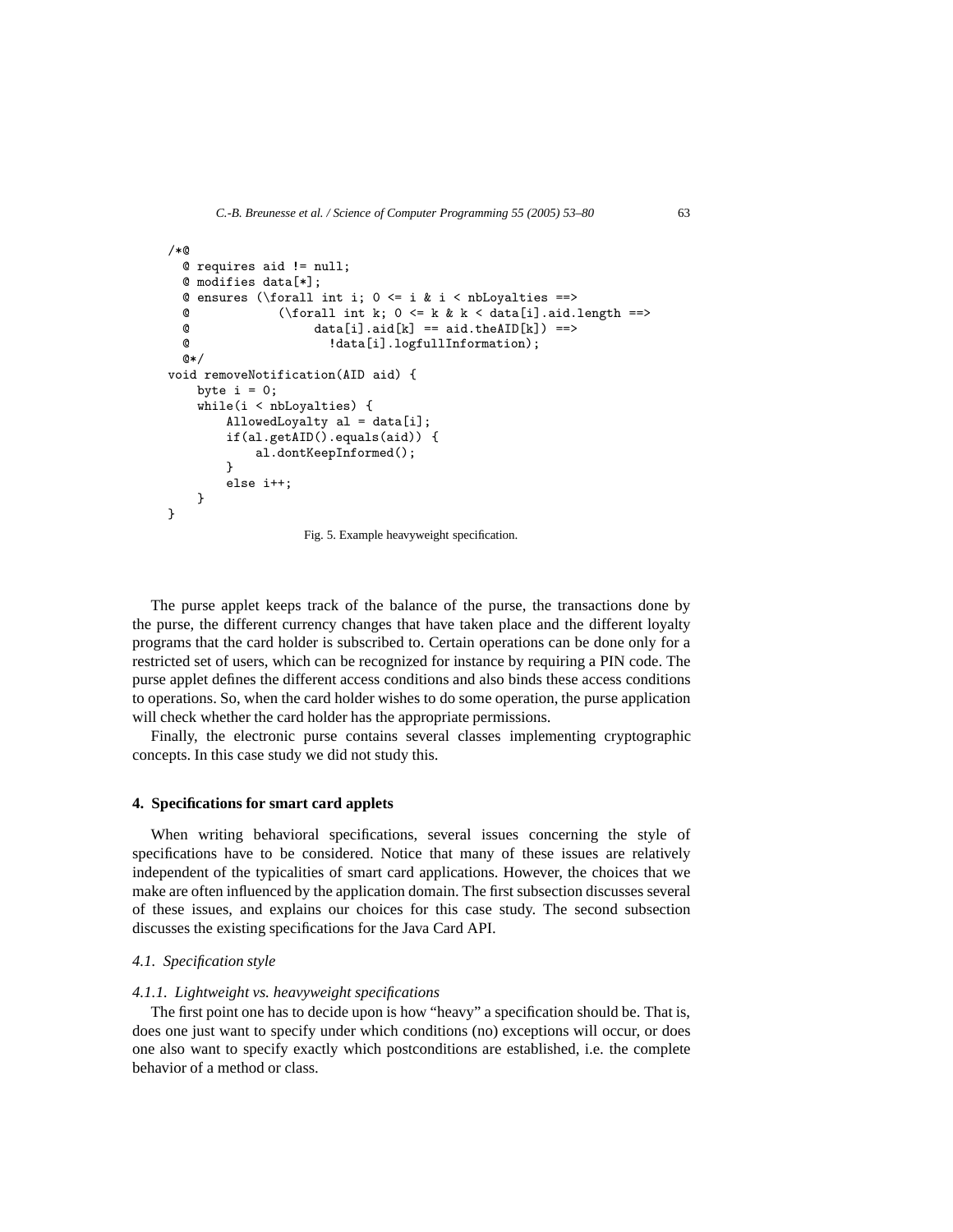Naturally, the more information that is given by a specification, the better it reflects the behavior of a program. However, in some cases the postcondition of a method might be too complicated to formulate or would basically require repeating the method implementation. One also has to remember that giving specifications only makes sense when one has reasonable confidence that the specification is correct. Thus, when specifying methods with complicated control structures or data manipulations and checking these specifications with an automatic tool such as ESC/Java, it might not make sense to specify complicated postconditions, because one can never rely on their correctness, given the limitations of such tools. If one wishes to actually specify and verify such complex postconditions, one should use e.g. LOOP and do full verification.

Additionally, it is also important to consider what is the return of the investment put into writing specifications, i.e. how does the number of bugs found relate to the amount of time spent on writing the specifications. If most bugs can be found by writing lightweight specifications only, one seriously has to consider whether it is worth the extra effort of making heavier specifications. This issue is very important in industry, where every investment has to be economically justified. Thus, it is important to find the right balance between completeness and reliability of a specification.

To illustrate this, [Fig. 5](#page-10-1) contains a heavyweight specification of removeNotification in class LoyaltiesTable. The precise behavior of this method is not so important, but what is important to see is that this method contains two loops (one explicitly in the while statement, and one implicitly in the call aid.equals), and the postcondition aims at describing precisely the intended behavior of these loops. However, in this case ESC/Java is not able to establish whether the postcondition is correct; one would need full verification — using e.g. LOOP — for this.

With respect to this, we also would like to emphasize that even so-called lightweight specifications are useful, because they describe exactly under which conditions (no) exceptions will occur. For the correct functioning of a program, unexpected exceptions are often a bigger threat than the risk of incorrect calculations. Also, programmers tend to pay more attention to the correctness of a computation than to whether it will handle all possible cases and will not throw an unexpected exception.

The work that is done in this case study illustrates how the tools that one has at hand influence the level of detail in the specifications. Most of the specifications have been checked with ESC/Java, so that one cannot rely on the correctness of postconditions for methods with complicated control structures or data manipulations, such as removeNotification in [Fig. 5.](#page-10-1) Similarly, for the addition and multiplication methods in the class Decimal, ESC/Java cannot establish any postcondition other than true. In contrast, using the LOOP tool, specifications describing the complete behavior of these two methods have been verified, as discussed in [Section 6.](#page-19-0)

#### *4.1.2. Defensive vs. offensive specifications*

Independently of the question how complete one's specifications should be, one also has to decide whether to write defensive or offensive specifications.

An offensive method implementation requires that its input parameters are valid and correct. It will not test whether this is the case; it is up to the caller of the method to ensure it. If the method is called with inappropriate parameters, nothing can be guaranteed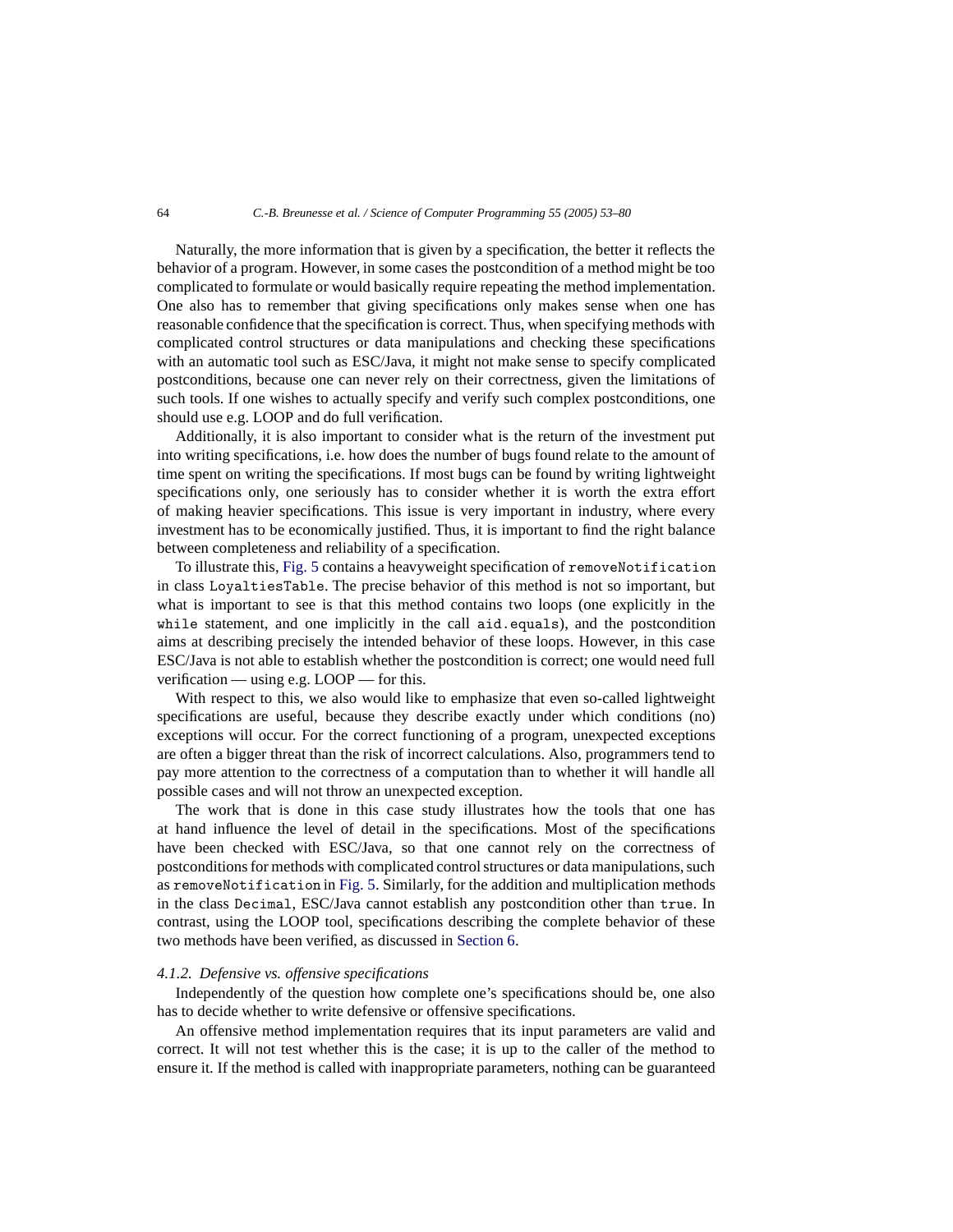```
Offensive specification for m() Defensive specification for m()
/*© requires a != null; /*© requires true;
 @ ensures Q; @ ensures Q;
 @ signals (E) false; @ signals (E) \old(a) == null;
 @*/ @*/void m(int[] a) { void m (int[] a) {
... ...
} }
```
Fig. 6. Offensive vs. defensive specification.

about its behavior. In contrast, a defensive method implementation does not make any requirements on its input parameters: before manipulating them it will check for their validity. Typically, it will throw an exception if the input is invalid (or do some sort of error recovery, e.g. replacing it by some default value).

When writing specifications, this aspect of the method's behavior will be made explicit, An offensive specification will state in its precondition under which conditions the method will function correctly (i.e. as specified). Nothing is guaranteed on the behavior of the method, if the precondition is not respected. When the program is verified, for each method call to the method, one will be obliged to show that the precondition is respected. A defensive specification, however, will not make any requirements on the caller of the method (i.e. its precondition will be requires true;), but it will typically specify which exceptions are thrown when the input parameters are invalid. [Fig. 6](#page-12-0) sketches an offensive and a defensive specification for the same method. When verifying the program, in the offensive case, one has to verify that the precondition a != null is respected for each call to the method m(). In the defensive case, no proof obligation exists for the precondition, but one has to take into account that the method might finish abruptly, because of an exception, if it is called with  $a = \text{null}$ .

Often, offensive specifications are considered as the better way to write specifications (see e.g. [\[23\]](#page-27-4)). However, it might be the case that it is prescribed explicitly that no assumptions may be made on the state of the caller. In such cases it is necessary to write defensive specifications. This choice is ultimately governed by an object's interface to the outside world. For example, for a private method it might still be possible to write an offensive specification, if all calls to this method guarantee the precondition.

In this case study we started writing specifications for existing code. At first we decided to leave the code unchanged.<sup>[6](#page-12-1)</sup> Therefore we write defensive specifications for methods that make explicit tests on the values of their arguments, thus following the implementation. However, as discussed in [Section 5,](#page-14-0) we also found several places where unnecessary tests were made and the exceptional cases never could occur.

<span id="page-12-1"></span><sup>6</sup> However, when writing formal specifications one gets a good idea about possible improvements. Therefore, [Section 6](#page-19-0) presents the verification of an improved version of the code (for the Decimal class only).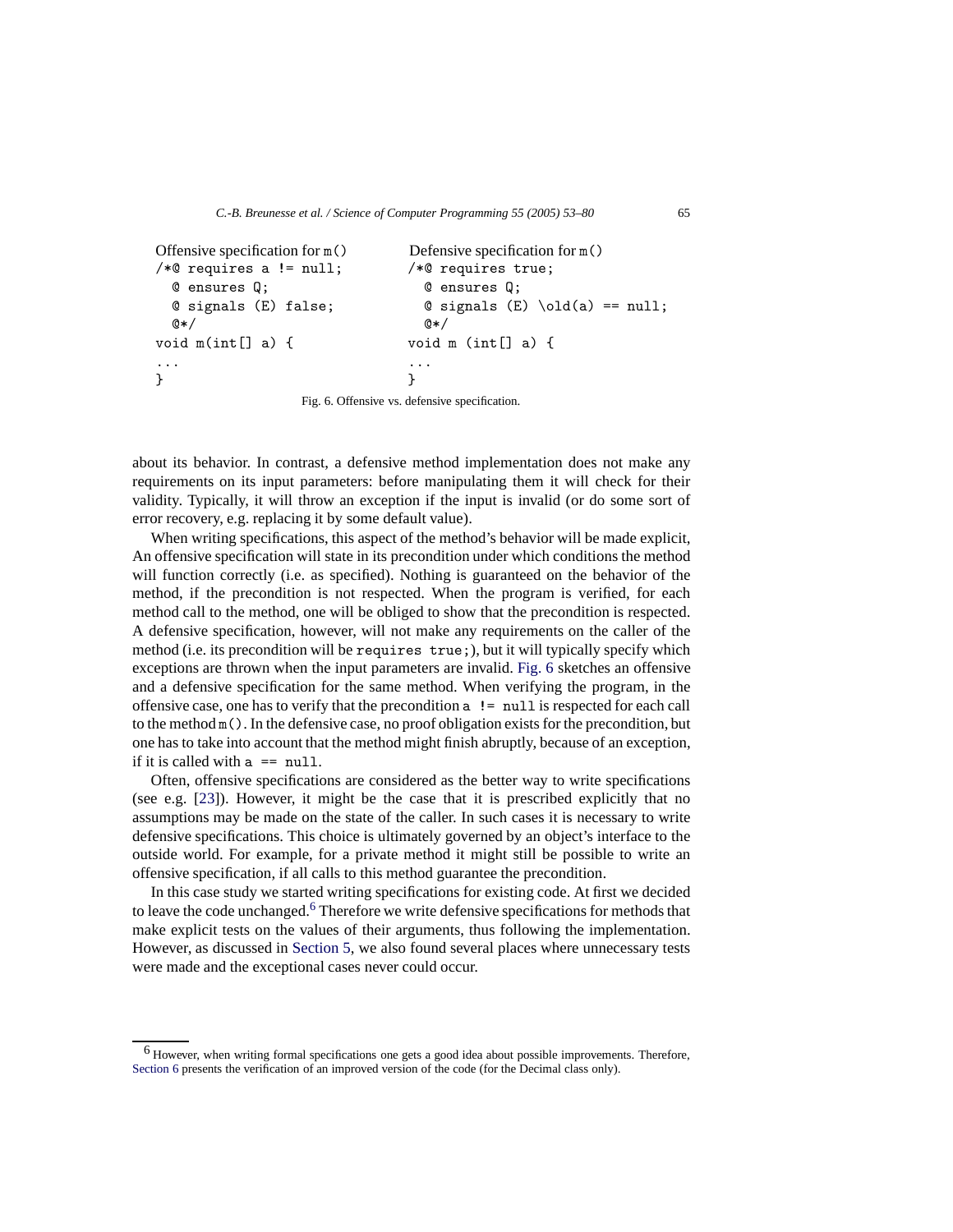## *4.1.3. Level of abstraction of specifications*

When writing readable specifications, it is important to have a reasonable level of abstraction. Two techniques for achieving a higher level of abstraction are the use of pure methods, i.e. side-effect-free methods, and the use of model variables in specifications. Both are provided by JML and supported by the LOOP compiler, but ESC/Java does not support them (except for the use of ghost variables, which is a more limited variation of model variables).

Since within this case study most of the specifications are checked using ESC/Java, the specifications often are more verbose than we would have liked. In particular, most of the specifications are written in terms of the concrete variables and without introducing any abstractions. However, for the class Decimal specifications with and without model variables exist. [Fig. 1](#page-4-0) (in [Section 2.1\)](#page-2-2) contains part of the specification of Decimal with model variables. As an example, the same method setValue is specified as follows for checking with ESC/Java.

```
/*@
  @ requires true;
  @ modifies intPart, decPart;
  @ ensures intPart == v;
  @ ensures decPart == (short) 0;
  @ ensures \result == this:
  Q signals (DecimalException) v < 0;
  @*/
public Decimal setValue(short v) throws DecimalException{ ... }
```
An example where abstraction could improve the readability of the specification is in the communication between card and terminal. As explained above, this communication takes place by sending so-called APDUs, which are commands encoded as arrays. However, when writing specifications one would prefer to do this in terms of the abstract notion of commands, instead of in terms of the contents of the APDU buffer.

#### *4.2. Specifications for the Java Card API*

We used the specifications for the Java Card API written by Erik Poll and other members of the LOOP project [\[28](#page-27-8)] as the basis for this work. In short, these are offensive specifications that describe when methods are guaranteed not to throw unwanted runtime exceptions. We cannot present here the JML specifications for the whole Java Card API, but as an example we discuss the method arrayCopy of the Java Card API.

```
/*@ requires src!=null & srcOff>=0 & srcOff+length<=src.length
 \alpha & dest!=null & dest0ff>=0 & dest0ff+length<=dest.length<br>\alpha & length>=0:
       @ & length>=0;
  @ modifies dest[*];
  @ ensures (\forall int i; (i<=0 & i<dest.length) ==>
 @ (destOff<=i & i<destOff+length) ?<br>
@ dest[i] == src[srcOff + (i -
                   dest[i] == src[srcOff + (i - destOff)]:
 \mathbb{Q} dest[i] == \old(dest[i]));
 @ ensures \result == destOff+length;
 @ signals (TransactionException e)
  @ e._reason == TransactionException.BUFFER_FULL &
```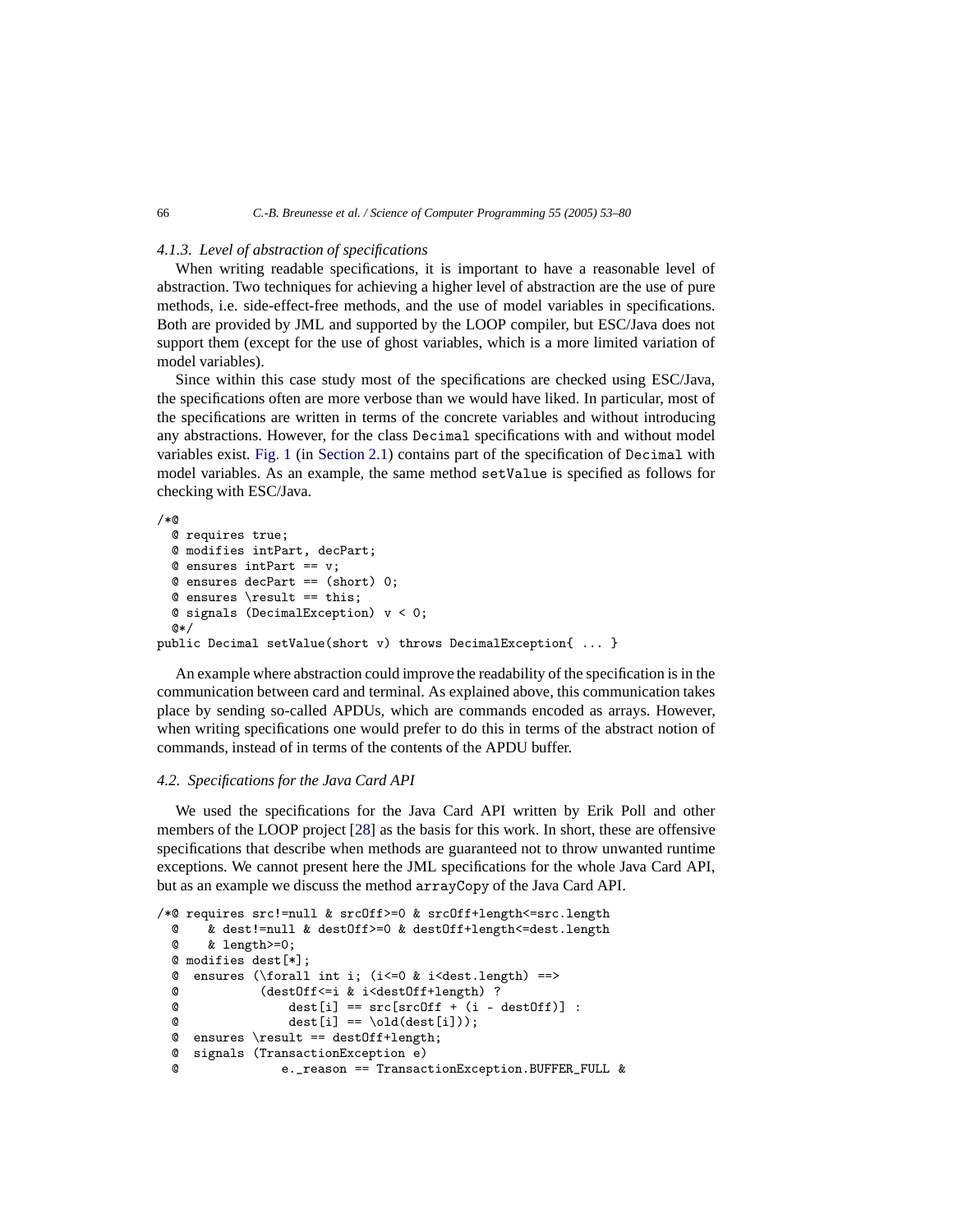```
@ JCSystem._transactionDepth == 1;
 @ signals (NullPointerException) false;
 @ signals (ArrayIndexOutOfBoundsException) false;
 @*/
public static final native short arrayCopy(
       byte[] src, short srcOff, byte[] dest, short destOff,
       short length)
throws ArrayIndexOutOfBoundsException, NullPointerException,
      TransactionException;
```
The method arrayCopy copies length bytes located at position srcOff in array src to position destOff in destination array dest. The precondition for this method requires that src and dest have the right size and that the number of bytes for copying is a positive number. The postcondition specifies that if the method terminates without raising any exception, then the method will have copied length bytes from src starting in the position srcOff, to dest starting in the position destOff. Otherwise, the method terminates abruptly raising an exception of type TransactionException but the method will never raise a NullPointerException or ArrayIndexOutOfBoundsException exception.

This is the kind of specifications that can be checked efficiently automatically: a strong precondition about array variables, ranges of values in which arrays can be accessed and conditions preventing the array variables of being null. This strong precondition allows one to specify that certain exceptions never can be raised; in this case ArrayIndexOutOfBoundsException and NullPointerException. However, notice that this is not the case for the exception TransactionException: this exception can occur if for example the card holder decides to remove his card before the session is finished.

## <span id="page-14-0"></span>**5. Checking the specifications for the electronic purse**

After having discussed the general issues involved in writing specifications for smart card applications, this section focuses on the actual specifications for the electronic purse. As said before, we wrote a formal specification — using JML — for most classes of the Gemplus electronic purse case study. The majority of these specifications have been checked only with ESC/Java, but the specifications for the class Decimal have been verified completely, using LOOP technology. The next section discusses the LOOP verification in more detail; this section presents the general ideas behind the specification, and in particular it shows how relatively lightweight use of formal methods — using automatic tools only — can already help to improve an application. We show in particular how the formal specification helped to identify ambiguities and inconsistencies in the informal documentation and unnecessary checks in the implementation. However, this does not mean that full verification is not necessary: the verifications as described in the next section fall completely out of the scope of what can be checked with ESC/Java. On the other hand, the verification with ESC/Java on the entire purse falls out of the scope of the LOOP tool because the purse is simply too large. Manageable parts of source code that can be verified with LOOP are in the order of hundreds of lines of code.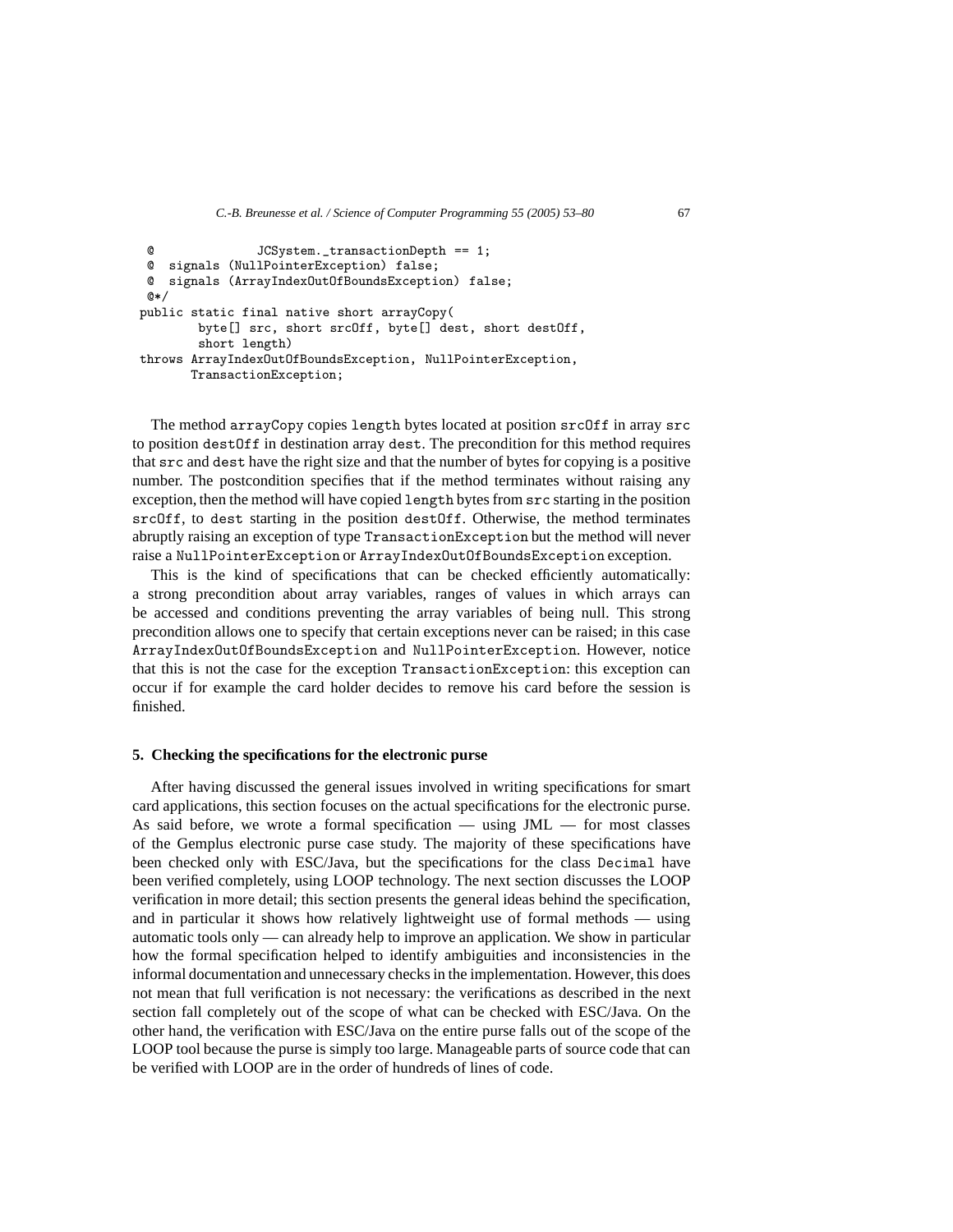Elsewhere [\[5\]](#page-26-5), we have already reported on the different kinds of errors and possibilities for improvement that we found in the case study with ESC/Java. Here we will not discuss these in full detail, but we will give a more general overview of the typical kind of problems that can easily be found by automatic tools. However, to give an indication: we found roughly 20 errors and possibilities for improvement. Further, we found approximately 25 unreachable code fragments. Notice that most of these errors are straightforward to find, requiring only simple specifications.

When writing the specifications, we decided to take the code *as it is* as a starting point. Only when we found real mistakes in the code, would we change it, but we did not change the design or general structure. However, writing formal specifications forces one to think carefully about the code, and often it makes one aware of possibilities for improvement. Therefore, the verifications in the next section are actually done on an improved version of the class Decimal.

Since most of the specifications are checked only with ESC/Java, we cannot have unlimited trust in their correctness. Therefore, we aimed at writing specifications that were as "heavy" as possible, but where we still could feel confident in the outcome of the tool. The full annotations — with an overview of remaining warnings — are available on a web-site.<sup>[7](#page-15-0)</sup> Typically, if one wishes to do full verification on fragments of the code, the remaining warnings and the methods containing loops or recursion are the most interesting, i.e. they are the most likely to still contain errors.

When checking the specifications, one is often forced to work in a bottom-up manner. First one has to annotate the classes that are at the bottom of the class hierarchy and that are used by many of the other classes, e.g. in this case study the utility classes. Afterwards, using these specifications, one can go up higher in the class hierarchy.

We found that writing and checking the formal specifications in particular was important for the following two reasons:

- formal specifications help to maintain the consistency between documentation and implementation and to avoid ambiguities in the documentation; and
- formally specifying class invariants which exist often implicitly in the programmer's mind — allows one to show the redundancy of tests on the wellformedness of object states.

<span id="page-15-1"></span>We will illustrate these aspects with some examples.

# *5.1. Informal documentation vs. formal specification*

Over time, the electronic purse case study has been developed by several people (trainees and employees of Gemplus). Looking at the documentation and the implementation, it is evident that these different developers have not always worked with the same ideas in mind. For example, in the class Decimal, the informal documentation reads:

<span id="page-15-0"></span><sup>7</sup> See [http://www-sop.inria.fr/lemme/verificard/electronic\\_purse](http://www-sop.inria.fr/lemme/verificard/electronic_purse).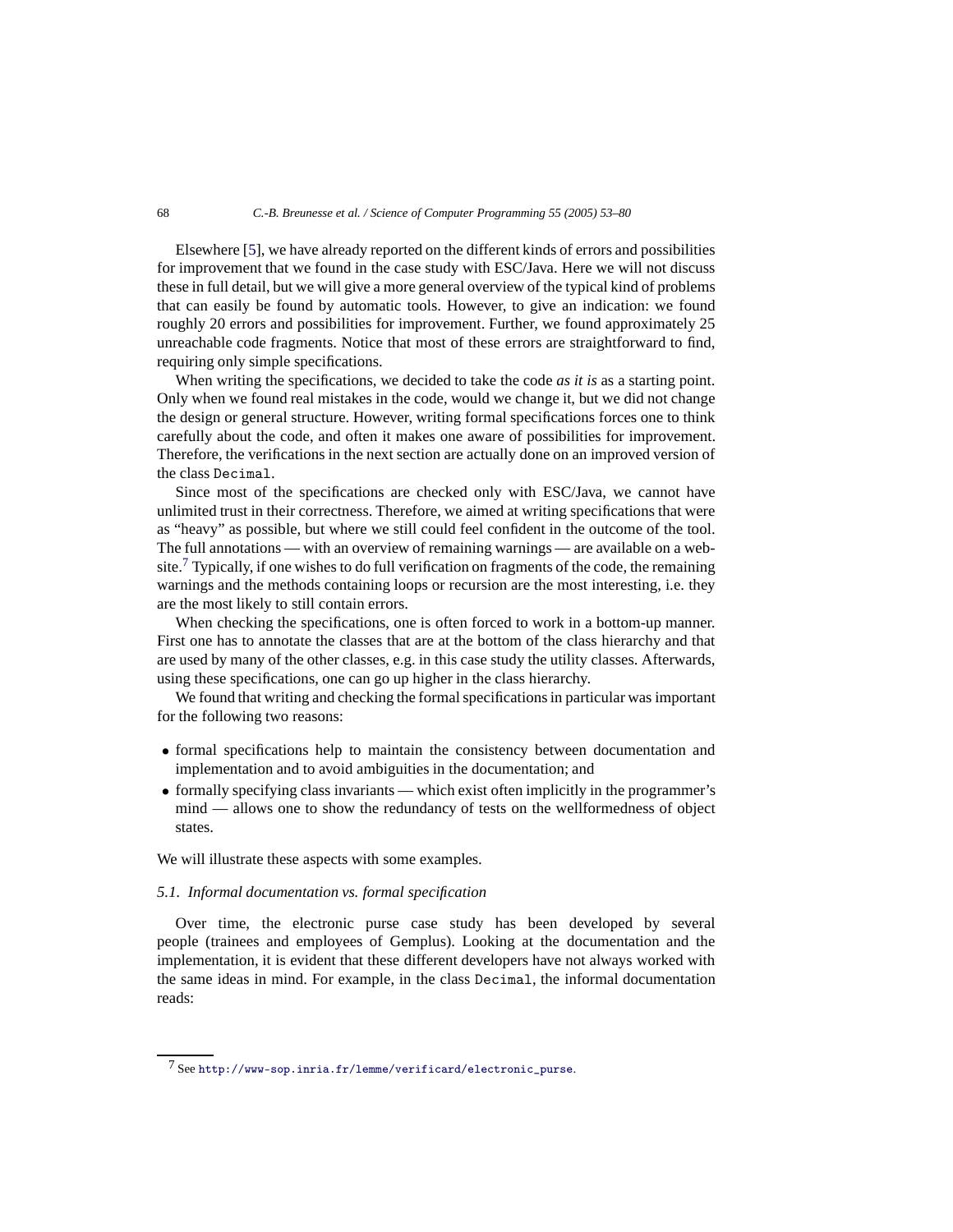Two important notes about a decimal number: it is limited to 32767 (short representation) and the decimal part must be done in the interval [000, 999].

This informal documentation immediately suggests that an appropriate class invariant would be the following (where MAX\_DECIMAL\_NUMBER is 32767 and PRECISION is 1000).

```
invariant 0 <= intPart && intPart <= MAX_DECIMAL_NUMBER &&
         0 <= decPart && decPart < PRECISION;
```
Notice that this class invariant is straightforward to write given the informal class documentation; no difficult formalizations are needed. However, having written this formal class invariant enables one to use the different JML tools to check whether this invariant is maintained everywhere. This is useful, because from the implementation of the class, it becomes clear that not all developers have adhered to this design decision about decimal numbers. For example, having this formal invariant allows one to detect immediately that there is a problem with the method oppose.

```
public Decimal oppose(){
  intPart = (short) -intPart;
  decPart = (short) -decPart;
 return this;
}
```
This method should not be declared public, because it can break the class invariant, by making intPart and decPart negative.

Having a formal class specification, instead of informal documentation only, cannot avoid all inconsistencies. For example, the class Decimal also contains methods isPositif and isNegatif, which denote whether the value is positive or negative, respectively. Since these methods do not break the class invariant, one does not immediately detect that they are useless, given the informal documentation. However, using the different JML tools it is easy to show that the results of these methods are actually constant values, and thus that these methods do not give any new information. For example, the method isNegatif can be specified as follows.

```
/*@
  @ ensures \result == false;
  @*/
public boolean isNegatif(){
   return (compareTo((short) 0) < (short) 0);
}
```
Formal specifications do not only help to maintain an implementation over time, but because of their precise semantics they can also help to avoid the ambiguities, which typically occur in natural language documentation. To illustrate this, we take an example from the class Transaction. In this class, an instance variable type is declared as follows.

```
/* the transaction type: debit or credit */
/*@ spec_public @*/ private byte type;
```
Since the class also contains the following constant declarations: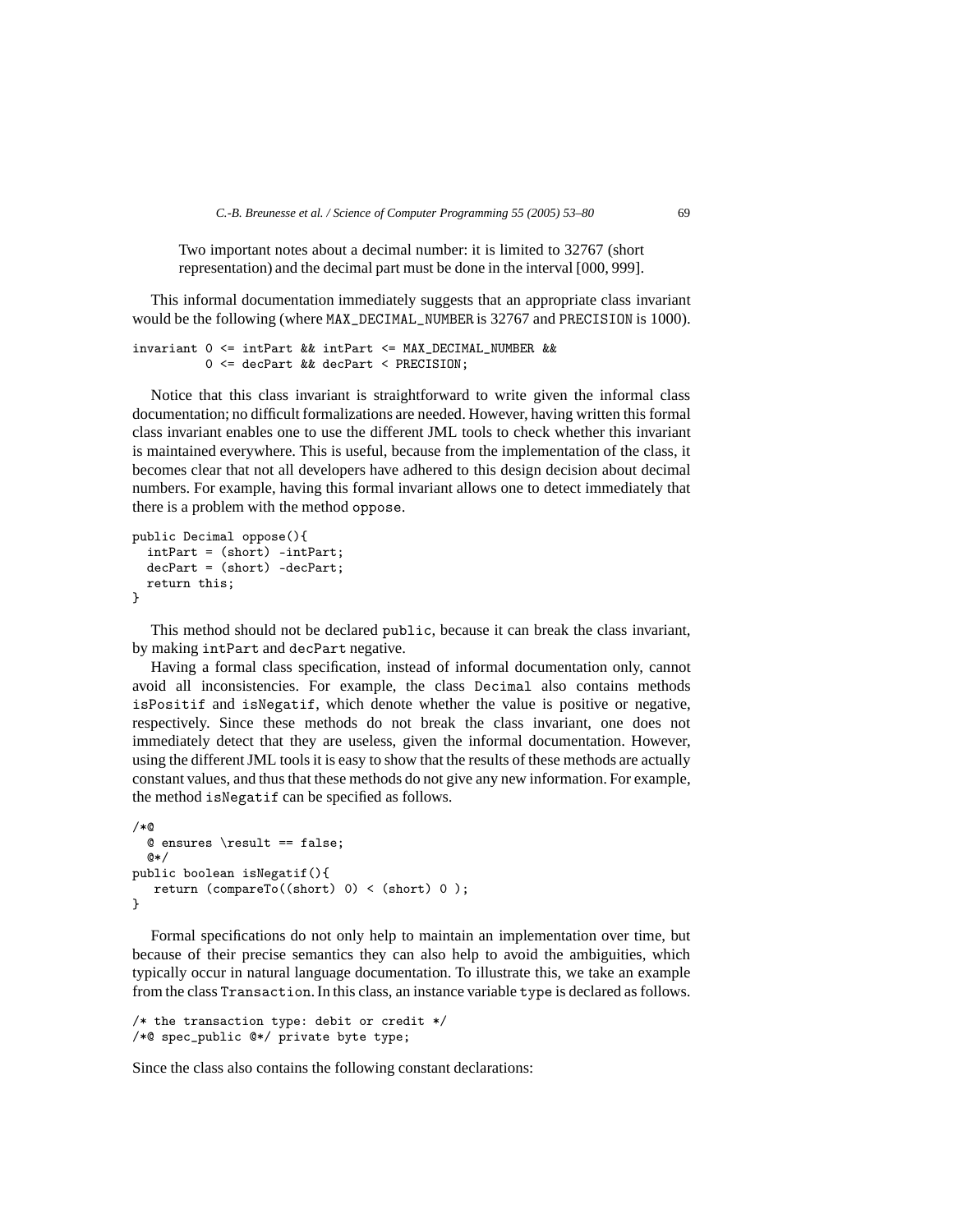```
/* the transaction status */
public static final byte TYPE_CREDIT = (byte)50;
/* the transaction status */
public static final byte TYPE_DEBIT = (byte)51;
```
it seems natural to specify the following class invariant.<sup>[8](#page-17-0)</sup>

/\*@ invariant type == TYPE\_CREDIT || @ type == TYPE\_DEBIT; @\*/

However, when checking whether this invariant is respected by all methods in the class, it turns out that it is not: the class contains a method reset() which contains the assignment type = INDETERMINE;, where INDETERMINE is another constant declared in the class. One could consider this as an error  $-$  given the documentation  $-$  but it also seems reasonable that this is done on purpose. After all, when initializing or resetting a transaction, one cannot say whether it will be a credit or debit operation, and also neither of them is a typical default value. Having a formal specification would clarify the initial intention of the developer, and would allow one to signal this problem earlier.

To summarize, we would like to stress that writing  $a$  — relatively easy — formal specification, instead of informal documentation helps to maintain the consistency of an implementation over time and to avoid ambiguities. When design decisions, such as restricting the possible range of a variable, are specified formally, each time the implementation is modified the various JML tools can be used to check whether the design decisions have not been violated. And if they are violated, one is forced to decide whether the design decision or the implementation has to be changed. Notice that many of these violations can be detected by automatic tools, thus they can be found with quick checks over and over again — during the development process.

## *5.2. Class invariants*

In fact, class invariants do not only serve to formally specify certain design decisions; they can also be used as a formal motivation that certain tests are unnecessary. To illustrate this, we consider the method  $\texttt{setTaux}$ ,  $^9$  $^9$  also from the class Transaction.

```
void setTaux(Decimal tx) throws ISOException {
  try{
    taux.setValue(tx);
  }
  catch(DecimalException e){
    //@ assert false;
    ISOException.throwIt(PurseApplet.DECIMAL_OVERFLOW);
 }
}
```
<span id="page-17-1"></span><span id="page-17-0"></span><sup>8</sup> Notice that there exist several programming languages in which this class invariant could be described precisely using enumeration types. Violations are then found immediately by type checking.

<sup>9</sup> *Taux* is the French word for rate.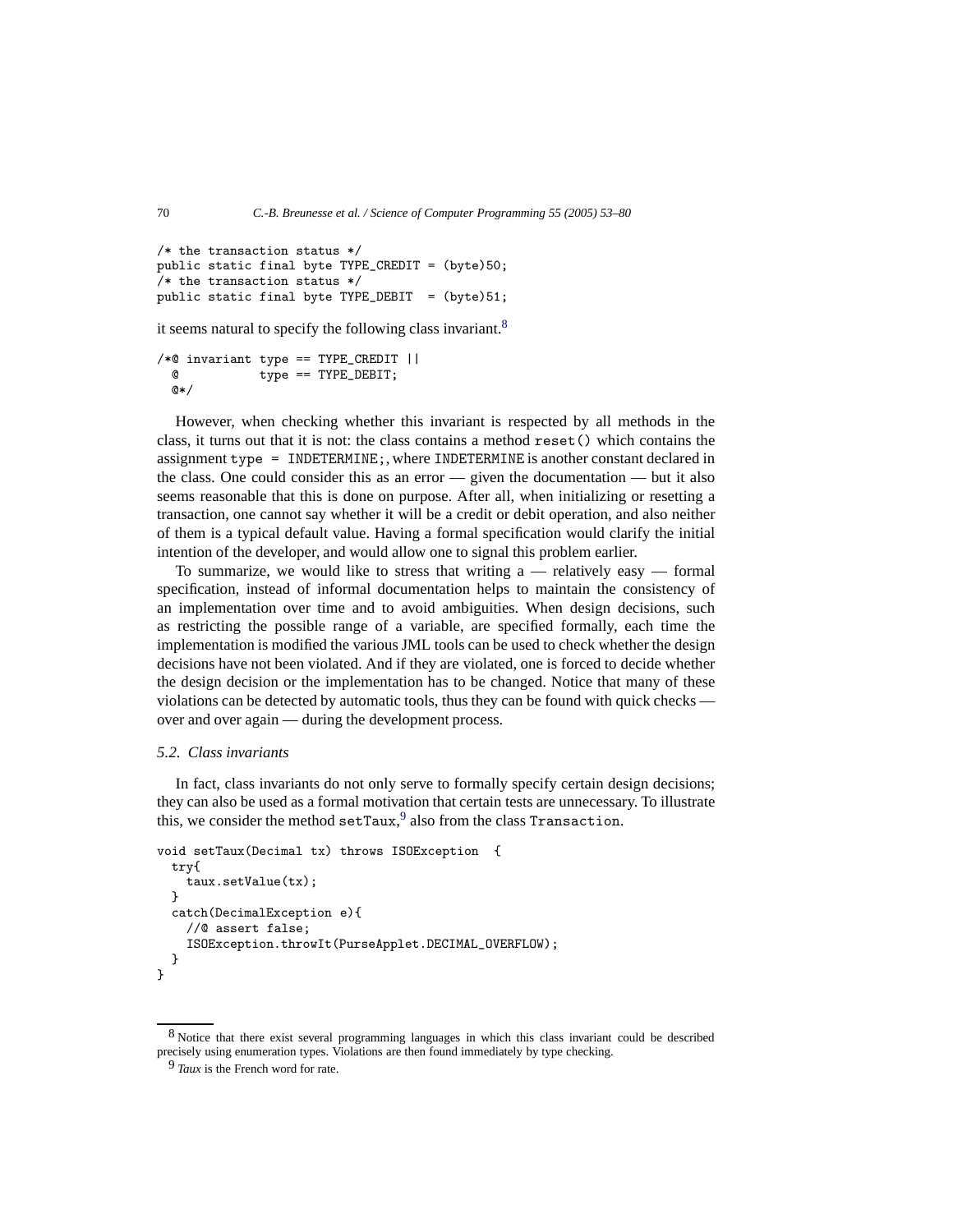This method has a parameter tx, which is an instance of class Decimal. Thus, we know that tx respects the class invariant for Decimal, as specified. The method then assigns tx to the instance variable taux, using the setValue method of the class Decimal. Since this method can throw an exception, the call to setValue is put in a try-catch statement. However, given the specification of  $setValue$  and since the argument  $tx$  is a legal instance of class Decimal, respecting its invariant, we can actually prove that this exception will never be thrown. This is emphasized by the //@ assert false; annotation, which means that this part of the program text will never be reached. In fact, because of the class invariant of Decimal, we can give the following method specification for setTaux.

```
/*@ requires tx != null;@ modifies taux.intPart, taux.decPart;
 @ ensures taux.intPart == tx.intPart;
 @ ensures taux.decPart == tx.decPart;
 @ signals (ISOException) false;
 @*/
```
Notice in particular that we do not have to specify any conditions on tx.intPart or tx.decPart; it is sufficient that we know that tx respects its class invariant.

As another example on the use of class invariants, we consider the class Access-Condition. The electronic purse is implemented in such a way that certain operations can be performed only when the card is in a particular state. The class AccessCondition implements operations to check whether the card is in the appropriate state. Following the documentation of the electronic purse, there is a variable condition, which can have only one of the following constant values: FREE, LOCKED, SECRET\_CODE, SECURE\_MESSAGING or SECRET\_CODE and SECURE\_MESSAGING. This last combination is represented by the bitwise or of the two constants. This restriction on the variable condition is easily expressed as a class invariant.

```
public static final byte FREE = (byte)1;<br>public static final byte LOCKED = (byte)2;
public static final byte LOCKED
public static final byte SECRET_CODE = (byte)4;
public static final byte SECURE_MESSAGING = (byte)8;
/*@ spec_public @*/ private byte condition = FREE;
/*@ invariant condition == FREE ||
  @ condition == LOCKED ||
               @ condition == SECRET_CODE ||
  e condition == SECURE_MESSAGING ||<br>
e condition == (SECRET CODE | SECU
               @ condition == (SECRET_CODE | SECURE_MESSAGING)
  @*
```
When deciding whether the card is in the appropriate state to perform a certain operation, this is basically implemented by a case distinction (a Java switch statement), as in this method verify.

```
/*@ signals (AccessConditionException) false;
 @*/
private final boolean verify(byte c)
    throws AccessConditionException {
 byte t = (byte)0;
```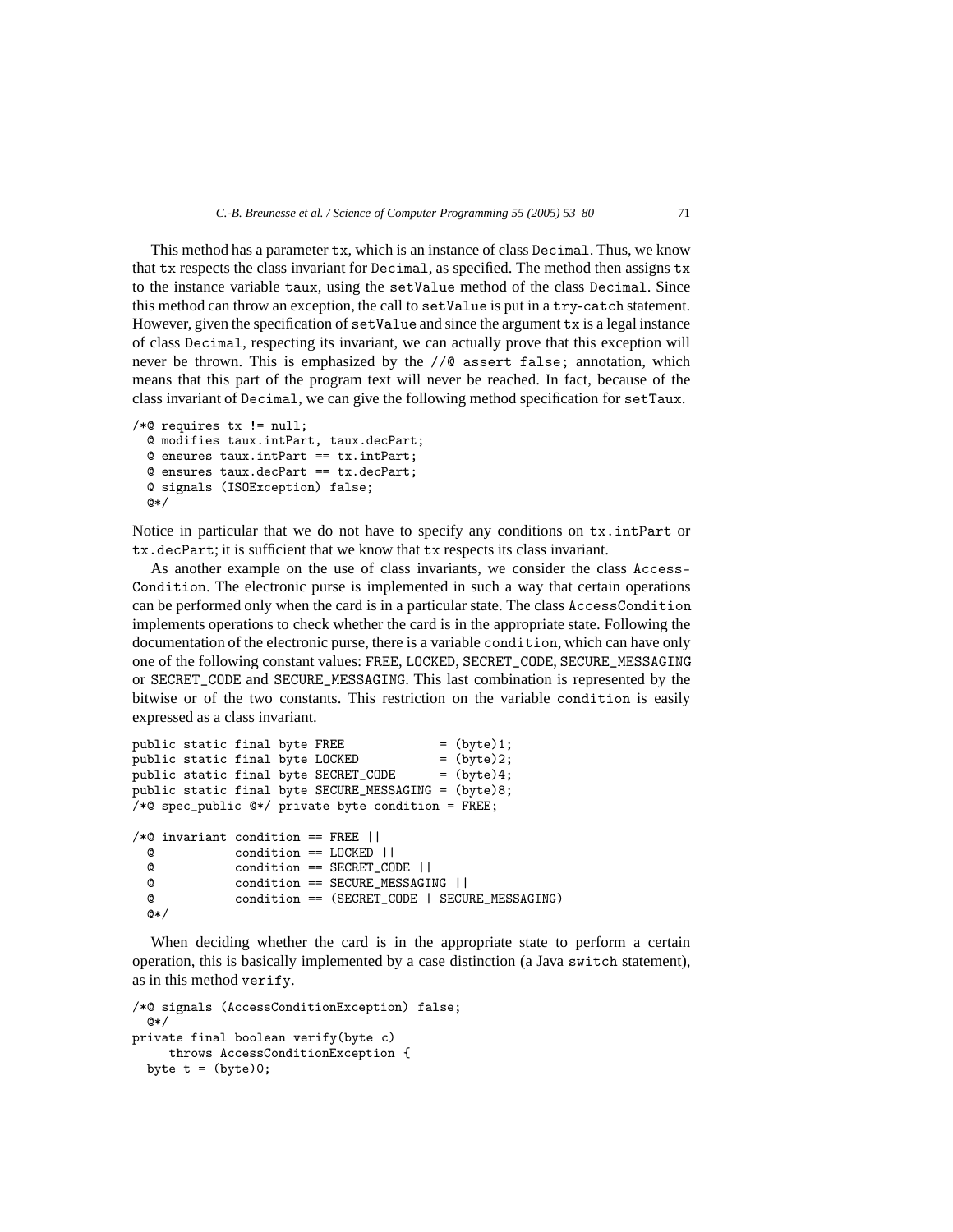```
switch(condition) {
    case FREE: return true;
    case SECRET_CODE: return [...]
    case SECURE_MESSAGING: return [...]
    case SECRET_CODE | SECURE_MESSAGING: return [...]
    case LOCKED: return false;
    default:
      //@ assert false;
      t = AccessConditionException.CONDITION_COURANTE_INVALIDE;
      AccessConditionException.throwIt(t);
      return false;
 }
}
```
For our exposition, it is not important what this method actually computes, but we are interested in its structure. The case distinction distinguishes all possible values of the variable condition, as specified by the class invariant. Thus, the default clause will never be reached. Again, this is emphasized by our //@ assert false; annotation. Notice that since the default clause never will be reached, the method will never throw an exception, as expressed by the exceptional postcondition. In fact, because of the class invariant it is possible to remove completely the throws clause from this method declaration.

Thus to summarize, we would like to emphasize that many class invariants can be specified fairly easily: they directly reflect the informal documentation and do not contain any complicated specification constructs. Moreover, they also can be checked efficiently. Automatic checking techniques, such as ESC/Java, can easily find places where invariants are violated. Finally, an additional advantage of properly specifying class invariants is that it allows one to avoid unnecessary tests, because objects are known to respect their class invariants.

#### <span id="page-19-0"></span>**6. Focus on a single class: the verification of Decimal**

Next, we switch our attention to the specification and full verification of a single class: Decimal. The specification and verification of the *original* Decimal class was done earlier [\[2\]](#page-26-4). This section is about the specification and verification of a *modified* Decimal class: one that fulfills our wishes in terms of clearer, shorter Java code and specifications that are supplemental to the ones constructed and checked using ESC/Java [\[5\]](#page-26-5). When we refer to the Decimal class, we mean our *modified* variant. Note that the specifications for the Decimal class in this section are "out of scope" for fully automatic tools as ESC/Java.

The Decimal class receives special attention because:

- it is an independent, self-contained class. Hence, the verification is independent of other specifications of the purse as well. This simplifies the verification process;
- the Decimal class is a backbone of the purse applet. Therefore verification is important, and its correctness is critical to the proper functioning of the purse applet. Many classes in the purse use Decimal as a library class;
- it is not only a backbone of the applet (so is the class that handles the APDU communications, for example) but it is also a functional class that does the actual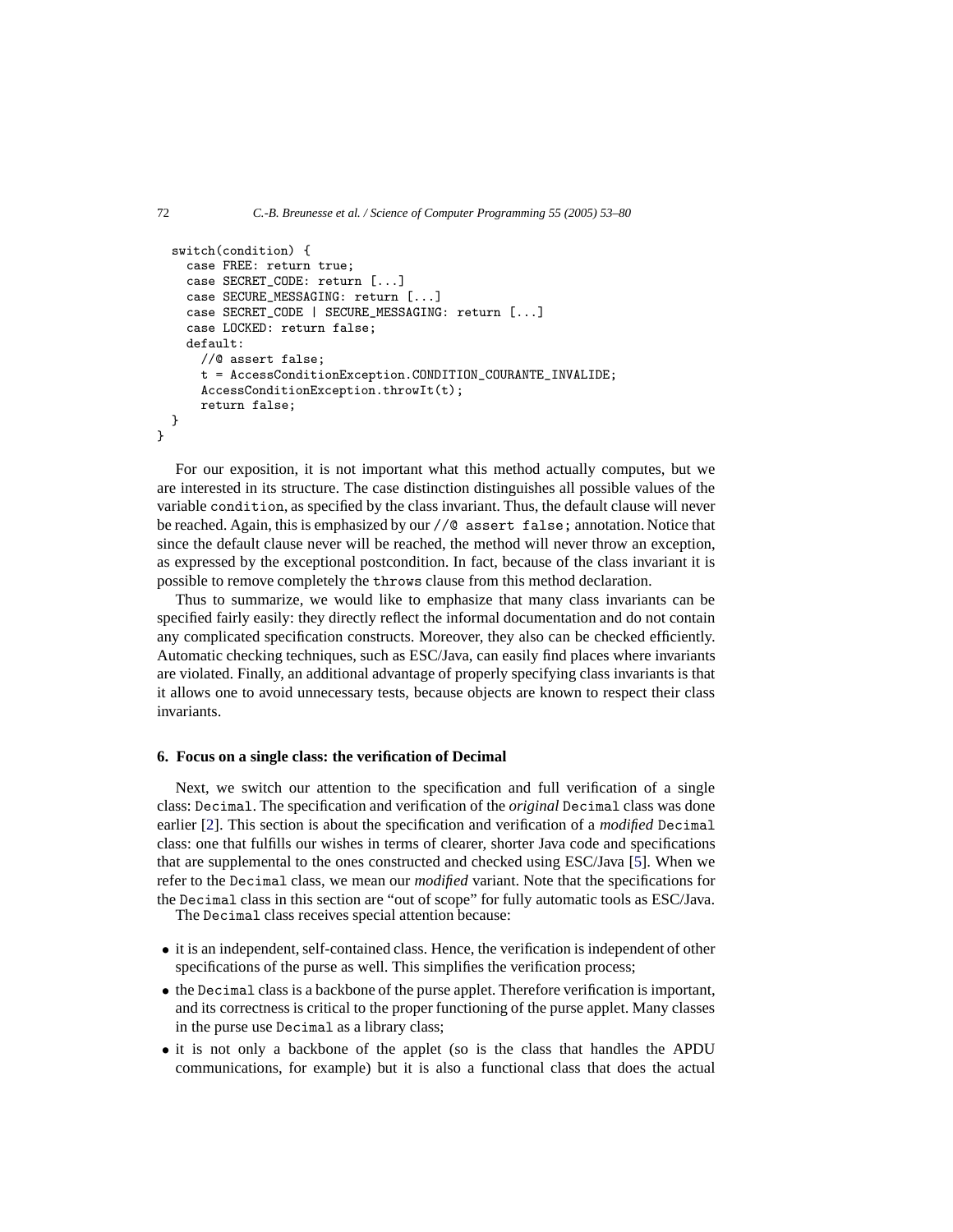arithmetic needed to increase the balance on the card. Functional specifications can be expressed well using JML;

• its size is limited. Large Java classes with elaborate methods are very costly to specify and verify. The Decimal class consists of 40 methods, roughly 1.5 kB, whereas the whole purse is  $432$  kB of source code.

The Decimal class, the header of which is shown in [Fig. 1,](#page-4-0) is used in the purse to store real numbers with a precision of three digits. Because floats do not exists in Java Card, the Decimal class is the place where this kind of arithmetic is defined. Two fields of type short are used for storage. When storing the value 3*.*493, the floored value 3 is put in field intPart and the rest value as whole number 493 is stored in field decPart. Negative numbers are *not* allowed.<sup>[10](#page-20-0)</sup> This information is reflected in the class invariant.

```
/*@ invariant 0 <= intPart && intPart <= MAX_DECIMAL_NUMBER &&
 @ 0 <= decPart && decPart < PRECISION;
 @*/
```
To ease reasoning, an abstract field is added to the Decimal class specification to denote the stored value. The value of the abstract field has a one-on-one relationship with intPart and decPart, denoted by its represents clause, repeated here for convenience.

```
/*@ model int decimal;
 @ represents decimal <- intPart * PRECISION + decPart;
 @*/
```
This so-called "representation function" is a function over the instance variables intPart and decPart. The abstract value of 3*.*493 is equal to 3493.

Out of the 40 members that make up Decimal, in the next subsection we give an outline of the specification and verification of only one method, the one that multiplies decimals. This method is interesting because it is the most complicated one and because its original implementation is "incorrect". Furthermore, it uses Java rounding tricks which give us the possibility to show our LOOP techniques w.r.t. reasoning with bounded arithmetic. Last but not least it shows the need of unbounded integral types in specifications, which is further discussed in [Section 6.2.](#page-24-0)

Method mul uses method add to produce its result. The specification of add is shown below. Details about its verification can be found elsewhere [\[2\]](#page-26-4).

```
/*@ requires 0 \leq f & t \leq PRECISION & \& 0 \leq f and S = P(X \cup S)\begin{array}{lllllll} \mathbb{Q} & \multicolumn{1}{l}{} & \multicolumn{1}{l}{} & \multicolumn{1}{l}{} & \multicolumn{1}{l}{} & \multicolumn{1}{l}{} & \multicolumn{1}{l}{} & \multicolumn{1}{l}{} & \multicolumn{1}{l}{} & \multicolumn{1}{l}{} & \multicolumn{1}{l}{} & \multicolumn{1}{l}{} & \multicolumn{1}{l}{} & \multicolumn{1}{l}{} & \multicolumn{1}{l}{} & \multicolumn{1}{l}{} & \multicolumn{1}{l}{} & \multicolumn{1}{l}{} & \multicolumn{1}{l}{} & \multicolumn{e + intPart + 1 \leq MAX DECIMAL NUMBER;
     @ modifies decimal;<br>@ ensures decimal
     @ ensures decimal == \old(decimal) + e * PRECISION + f;<br>@ signals(Exception e) false:
                   signals(Exception e) false;
     @*/
private void add(short e, short f) { .. }
```
<span id="page-20-0"></span><sup>10</sup> They are not allowed in *our* version. Whether or not they could occur in the original version of Gemplus remains unclear; see [Section 5.1.](#page-15-1)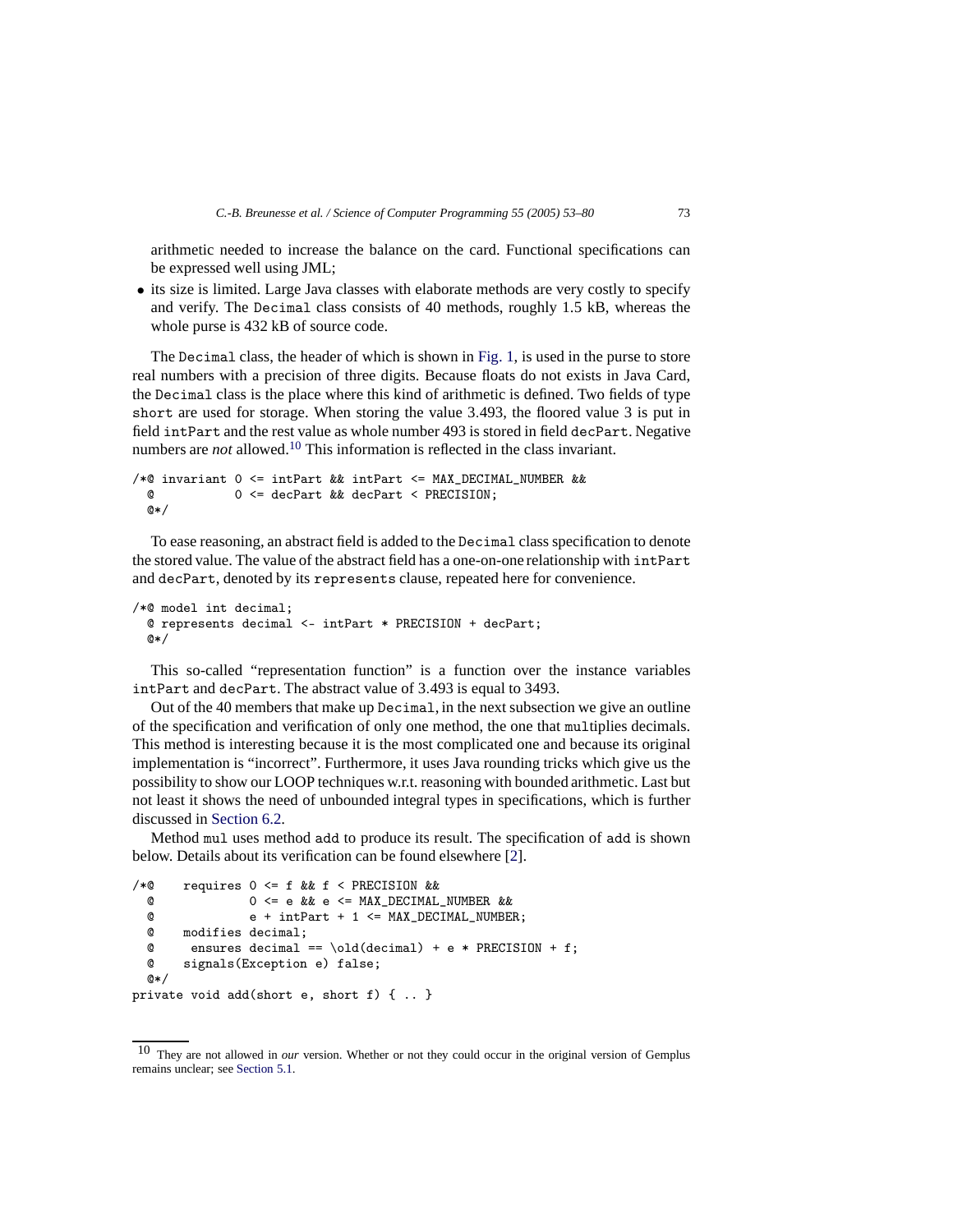Arguments e and f contain respectively the integer and decimal part of the number to add. Because the argument to add is not a Decimal object, the pre-condition explicitly describes to which bounds e and f must adhere. For Decimal objects, these same bounds are described in the invariant.

# *6.1. Implementation and specification of* mul

Multiplication of decimals is difficult because of rounding. Suppose we have two Decimal objects which represent decimal numbers *a.b* and *e. f* where *a* and *e* are the corresponding values of intPart and *b* and *f* are the corresponding values of decPart. Mathematically speaking, multiplication of *a.b* and *e. f* can be written as the sum of four simpler multiplications.

$$
a.b * e.f = a * e + a * 0.f + 0.b * e + 0.b * 0.f.
$$
\n<sup>(1)</sup>

<span id="page-21-0"></span>The first three of these multiplications can be computed using the add method, because *a* and *e* are natural numbers. For example *a* ∗ *e* is computed by:

```
for ( short i = (short) 0; i < e; i++) {
   add(a, 0);
}
```
which means in English: do *e* times add *a*.

The tricky part is the last multiplication in [\(1\)](#page-21-0), namely  $0.b * 0.f$ , which is called the "rest-part". Because *b* and *f* are less than 1000, we know that  $0.b*0.f = (b*f)/10^6$ . The result of  $(b * f)/10^6$  is always less than 1, and because we are only interested in the three most significant digits (out of six), we want to calculate the truncated value of the rest-part:  $[(b * f)/10^3]$ , which thus lies within [0, 1000). This truncated value must then be stored in decPart. A very reasonable solution is thus to write  $add(0, ((b * f)/1000))$ . Unfortunately this is not possible in Java Card. Arguments b and f are shorts, and the result of their multiplication possibly does not fit in a short, which is the biggest type available. We also cannot write  $add(0,(b/1000 * f/1000))$  because in Java  $(b * f)/1000$  is not always equal to  $(b/1000)$  \*  $(f/1000)$  due to premature rounding of b/1000 and f/1000. Remember, in Java  $(347/10)$  \* 10 == 340.

Gemplus circumvented the above problem in their mul method for which we wrote a specification [\[2](#page-26-4)]. Unfortunately, their calculation of the rest-part is wrong. The specification for Gemplus's private mul is given below. The original code [\[2](#page-26-4)] is not very relevant here. The arguments of mul are two shorts, an integer and a decimal part. These values are multiplied with the intPart and decPart of the this object. The ensures clause defines the four multiplications of [\(1\)](#page-21-0), where the rest-part is constructed by some complicated rounding. The Gemplus multiplication code satisfies the specification below, but mathematically speaking it is not defining a multiplication.

```
/*@ requires 0 <= f && f < PRECISION &&
     \begin{array}{lllllll} \mathbb{Q} & \multicolumn{1}{l}{} & \multicolumn{1}{l}{} & \multicolumn{1}{l}{} & \multicolumn{1}{l}{} & \multicolumn{1}{l}{} & \multicolumn{1}{l}{} & \multicolumn{1}{l}{} & \multicolumn{1}{l}{} & \multicolumn{1}{l}{} & \multicolumn{1}{l}{} & \multicolumn{1}{l}{} & \multicolumn{1}{l}{} & \multicolumn{1}{l}{} & \multicolumn{1}{l}{} & \multicolumn{1}{l}{} & \multicolumn{1}{l}{} & \multicolumn{1}{l}{} & \multicolumn{1}{l}{} & \multicolumn{(e + 1) * (intPart + 1) < MAX\_DECIMAL\_NUMBER;@ modifies decimal;
      @ ensures decimal ==
```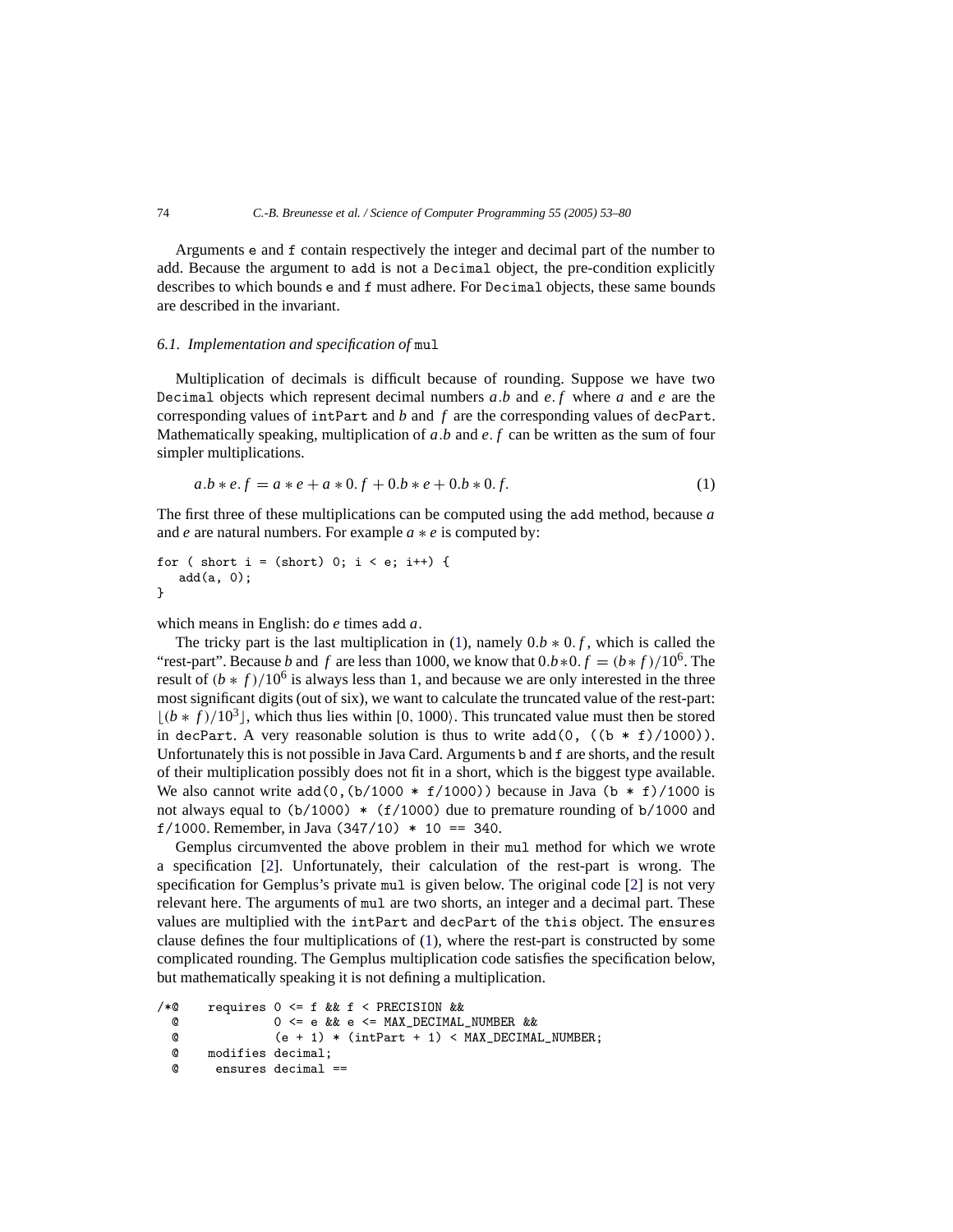```
@ e * \old(intPart) * PRECISION
\bullet +
\begin{array}{ccc}\n @ & \quad \text{odd(intPart)} * f \\
 @ & + \quad \text{ } \n\end{array}\bullet +
@ & \text{ } @ & \text{ } @ & \text{ } @ & \text{ } @ & \text{ } @ & \text{ } @ & \text{ } @ & \text{ } @ & \text{ } @ & \text{ } @ & \text{ } @ & \text{ } @ & \text{ } @ & \text{ } @ & \text{ } @ & \text{ } @ & \text{ } @ & \text{ } @ & \text{ } @ & \text{ } @ & \text{ } @ & \text{ } @ & \text{ } @ & \text{ } @ & \text{ } @ & \text{ } @ & \text{ } @ & \text{ } @ & \text{ } @ & \text{ } @ & \text{ } @ & \text{ } @ & \text{ } @ & \text{ } @ & \text{ } @ & \text{ } @ & \text\bullet +
\frac{d}{d} /// difficult rest-part, given by four options<br>
\frac{d}{d} ( (f > 100 & \old(decPart) > 100)
\begin{array}{ll} \text{\textdegreeled{0}} & (\text{f} > 100 \text{ \& } \text{ \& } \text{ \& } \text{ \& } \text{ \& } \text{ \& } \text{ \& } \text{ \& } \text{ \& } \text{ \& } \text{ \& } \text{ \& } \text{ \& } \text{ \& } \text{ \& } \text{ \& } \text{ \& } \text{ \& } \text{ \& } \text{ \& } \text{ \& } \text{ \& } \text{ \& } \text{ \& } \text{ \& } \text{ \& } \text{ \& } \text{ \& } \text{ \& } \text{ \& } \text{ \& } \text{ \& } \@ ?
\begin{array}{ccccc} \mathbb{C} & & ( & (\langle \text{old(declart})/10) * (f/10)) / 10 \end{array}@ :
\begin{array}{ccc} 0 & (f > 100 \& k \cdot 0 \& 0 \end{array} (100)
@ 2
\left( (\text{old}(decPart) * (f/10)) / 100 \right)@ :
\begin{array}{ccc} \textcircled{~} & \textcircled{~} & \textcircled{~} & \textcircled{~} \\ \textcircled{~} & \textcircled{~} & \textcircled{~} \\ \textcircled{~} & \textcircled{~} & \textcircled{~} \end{array}\bullet . The contract of \bullet is the contract of \bullet is the contract of \bullet@ ( ((\odot d (decPart)/10) * f) / 100 )@ :
@ (\\ \odot 1000 \cdot )));<br>
@ signals(Exception e) false;
           signals(Exception e) false;
@*/
private void mul(short e, short f) { ... }
```
The rest-part above is composed of case distinctions. Suppose we multiply 0*.*999 with itself; the answer given according to the above spec is 0*.*980. In precision arithmetic the answer to this multiplication is 0*.*998001. Rounded to three digits, this makes 0*.*998.

In the Nijmegen implementation we chose precision arithmetic. An advantage is that the specification of the rest-part becomes trivial. The private specification for the new mul is shown below.

```
/*@ requires 0 \leq f && f \leq PRECISION &&<br>
@ 0 \leq e && e \leq MAX DECIMAL
              0 \leq e & \& e \leq MAX DECIMAL NUMBER & \&@ (e + 1) * (intPart + 1) < MAX\_DECIMAL\_NUMBER;@ modifies decimal;
 @ ensures decimal =
 @ e * \old(intPart) * PRECISION
 @+\odot \old(intPart) * f
 @+@ * \old(decPart)<br>
@ * \old(decPart)@+@ (f * \old(decPart)) / PRECISION;
 @ signals(Exception e) false;
 @*/
```
The only problem left is to write an implementation that conforms to this specification without overflow. Note again that an implementation would be trivial (same as the spec) if Java Card would have integers. The new code for mul is shown below.

```
void mul(short e, short f){
 // intPart.decPart * e.f ==
 // intPart * e +
```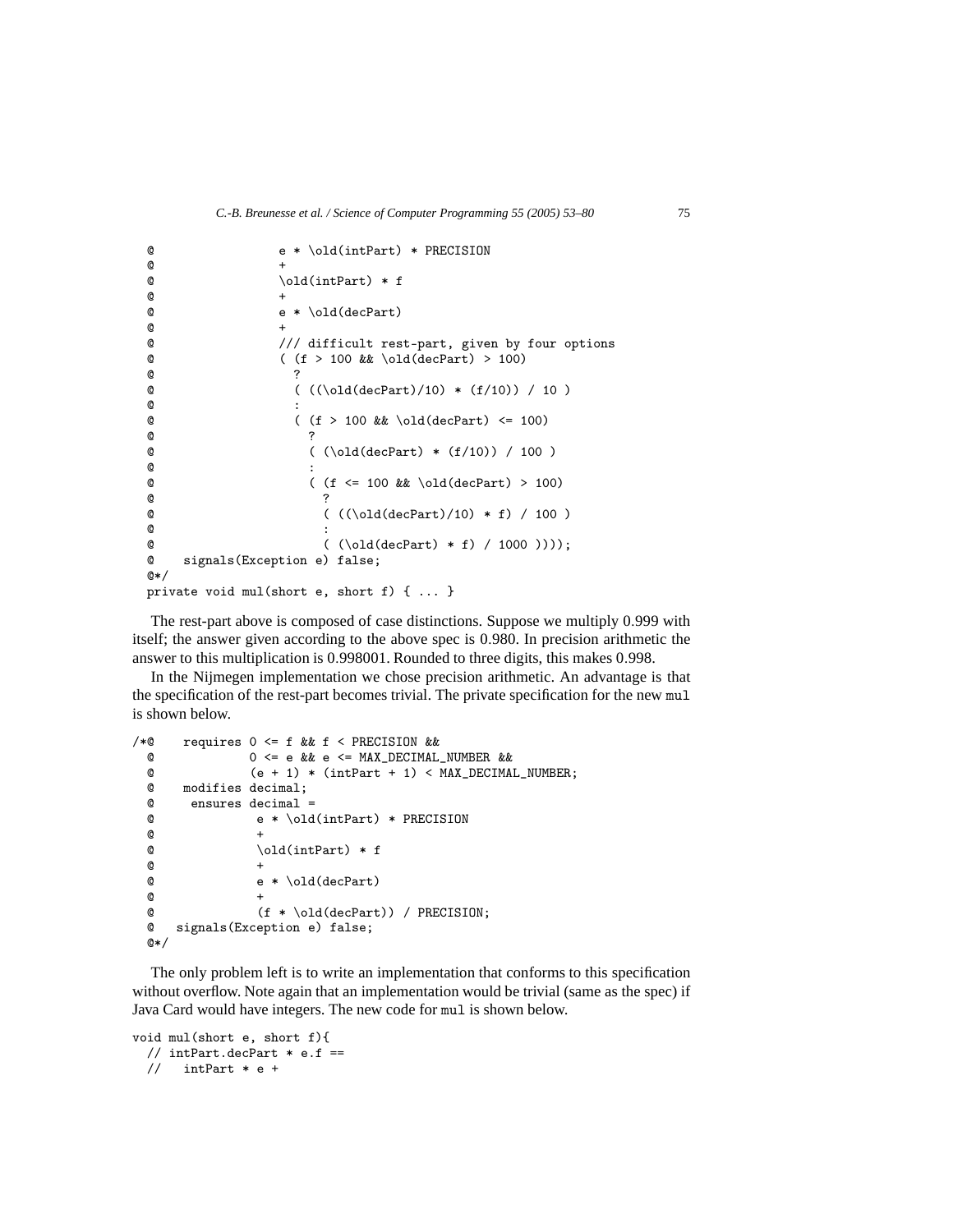```
// 0.\text{decPart} * e +<br>// \text{intPart} * f +intPart * f +// 0.decPart * 0.f
 short a = intPart;
 short b = decPart;intPart = (short)0;
 decPart = (short)0;// a * e + 0.b * efor (short i = (short)0; i < e; i++) {
    add(a, b);}
 // a * 0.ffor (short i = (short)0; i < a; i++){
    add((short) 0, f);}
 // 0.b * 0.fshort a1 = (short)(b / 100);
  short a2 = (short)((b - a1 * 100) / 10);short a3 = (short)(b - a1 * 100 - a2 * 10);short d1 = (short)((a1 * f) / 10);short d2 = (short)((a2 * f) / 100);short d3 = (short)((a3 * f) / 1000);short gross = (short)(d1 + d2 + d3);short e1 = (short)((a1 * f - d1 * 10) * 100);short e2 = (short)((a2 * f - d2 * 100) * 10);short e3 = (short) (a3 * f - d3 * 1000);
  short rest = (short)(e1 + e2 + e3);add((short)0, (short)(gross + (rest / 1000)));}
```
The rest-part of the new mul is computed by two shorts gross and rest, which are both additions of three shorts: d1, d2, d3 and e1, e2, e3, respectively. The construction of these shorts is explained by unfolding the rest-part (decPart \* f)/ 1000 below. In the following equations decPart and f are called *a* and *b* respectively. When we write *ai*, we mean the *i*th digit of *a* (counting from left to right).

 $(a * b) / 1000 = ((a_1 \ a_2 \ a_3) * b) / 1000.$ 

Number *a* consists of 3 digits.

$$
= \begin{pmatrix} 100 & * & a_1 & * & b \\ + & 10 & * & a_2 & * & b \\ + & & a_3 & * & b \end{pmatrix} / 1000.
$$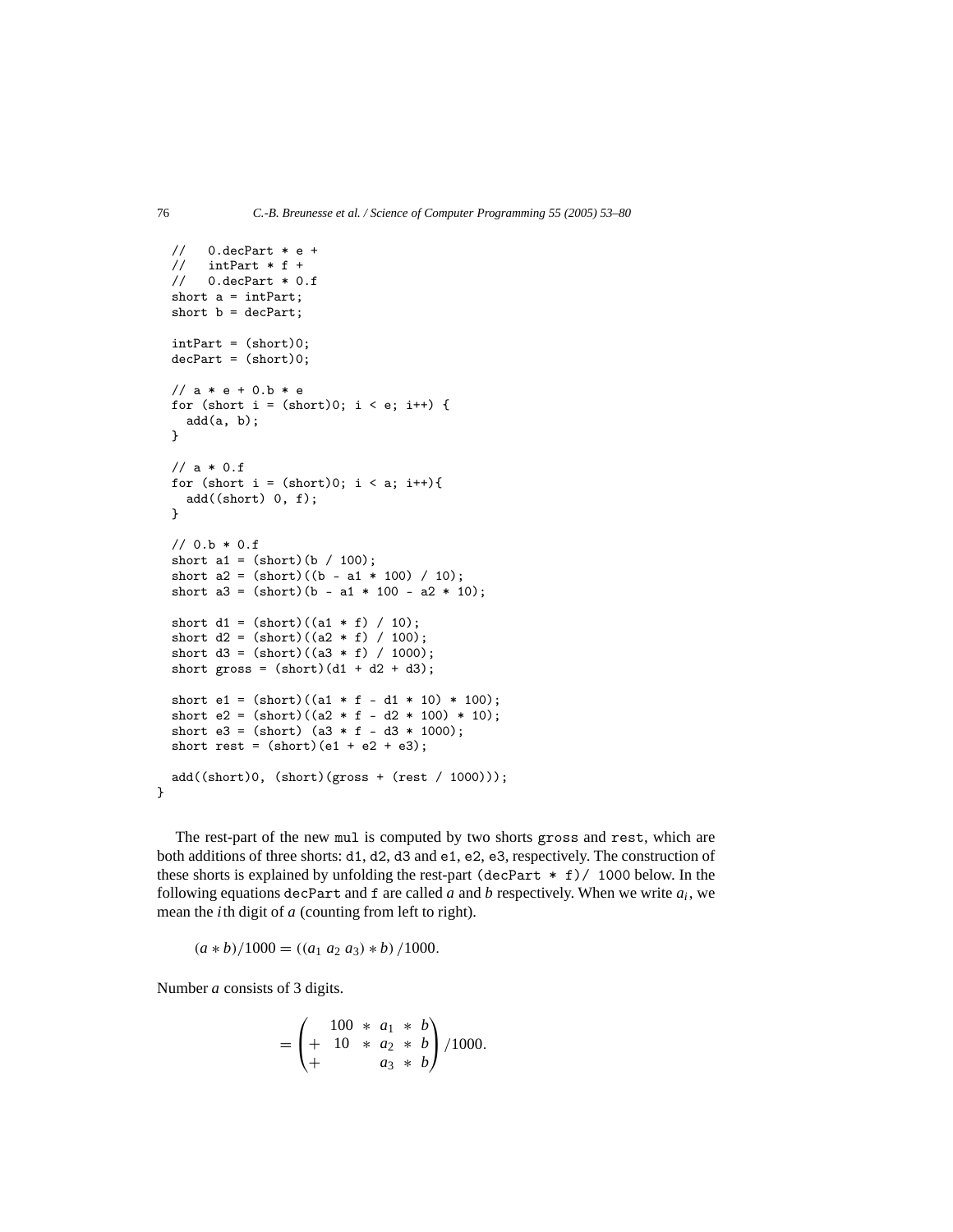Multiplication  $a * b$  can therefore be split in 3.

$$
= \begin{pmatrix} (c_1 & c_2 & c_3 & c_4 & 0 & 0) \\ + & (c'_1 & c'_2 & c'_3 & c'_4 & 0) \\ + & & (c''_1 & c''_2 & c''_3 & c''_4) \end{pmatrix} / 1000.
$$

The results of each of the 3 multiplications are named  $c$ ,  $c'$  and  $c''$ .

$$
= \left( \left( + \begin{array}{cccc} (c_1 & c_2 & c_3 & 0 & 0 & 0) \\ + & (c'_1 & c'_2 & 0 & 0 & 0) \\ + & & (c''_1 & 0 & 0 & 0) \end{array} \right) + \left( + \begin{array}{cccc} (c_4 & 0 & 0) \\ + (c'_3 & c'_4 & 0) \\ + (c''_2 & c''_3 & c''_4) \end{array} \right) \right) / 1000.
$$

Numbers  $c$ ,  $c'$  and  $c''$  are split in 2.

$$
= \begin{pmatrix} (c_1 & c_2 & c_3) \\ + (c_1 & c_1' & c_2') \\ + (c_2 & c_1'') \end{pmatrix} + \begin{pmatrix} (c_4 & 0 & 0) \\ + (c_3' & c_4' & 0) \\ + (c_2'' & c_3'' & c_4'') \end{pmatrix} / 1000.
$$

The division by 1000 is distributed over these two components.

$$
= \begin{pmatrix} d1 \\ + d2 \\ + d3 \end{pmatrix} + \begin{pmatrix} e1 \\ + e2 \\ + e3 \end{pmatrix} / 1000.
$$

The names in tt font correspond to fields in the mul method. All the parts of this multiplication can be computed without the risk of overflow.

The specification of the mul method has been verified by a combination of Hoare logic and Weakest Precondition reasoning. Suitable intermediate predicates are inserted as JML assertions in the method body (not shown), and proved. The two for-loops require appropriate (in)variants (not shown). A 32-bit bounded representation for Java's numeric types has been used, see [\[15](#page-26-18)], in the translations of both Java and JML expressions. The semantics of 16-bit Java Card is preserved, because in the code no integer types are declared, and all casts are explicit.

#### <span id="page-24-0"></span>*6.2. Integral semantics in specifications*

By evaluating all JML expressions in a bounded integral representation, overflow can occur in specifications. It is an issue under debate in the JML community what the right semantics of integral types in specifications should be; see [\[7](#page-26-19)]. Ideally, one would want to use the unbounded (mathematical) integers in specifications. This has the advantage that one does not have to worry about overflow in specifications. The disadvantage is that by using two different kinds of integral semantics, expressions can have different values in Java and JML; for example  $Integer$ .MAX\_VALUE +  $1 == Integer$ .MIN\_VALUE is true in Java, but false in unbounded JML.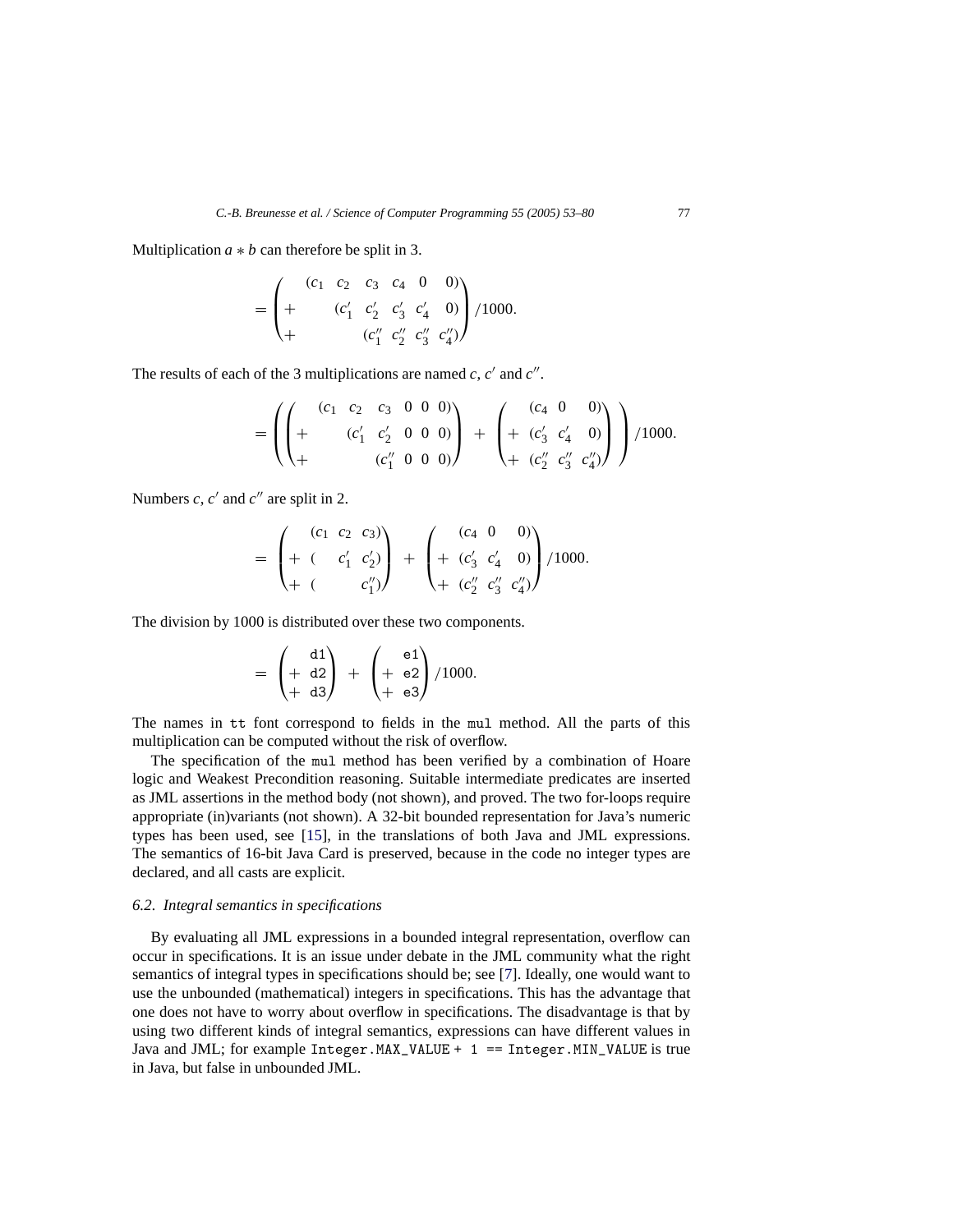The mul method specified and verified in the previous subsection is invoked by a public mul method which has a Decimal object d as argument, instead of two shorts. Its postcondition can be written completely in terms of model fields decimal and d.decimal.

```
/*@ requires d != null & &
  @ (d.intPart + 1) * (intPart + 1) < MAX_DECIMAL_NUMBER;<br>
@ modifies decimal:
  e modifies decimal;<br>e ensures decimal
  @ ensures decimal == \cdot \old(decimal * d.decimal) / 1000;<br>
@ signals(Exception a) false:
         signals(Exception e) false;
  @*public Decimal mul(Decimal d) {
  mul(d.getIntPart(), d.getDecPart());
  return this;
}
```
Unfortunately, this specification cannot be proved using bounded 32-bit integral semantics. The result of \old(decimal \* d.decimal) possibly does not fit in an integer. When the JML community agrees on how to deal with bounded and unbounded specifications, the LOOP tool will be adjusted appropriately. Until then, the integral semantics of JML and Java remain coupled in LOOP technology, so it is either all bounded or all unbounded semantics.

## <span id="page-25-0"></span>**7. Conclusions**

This paper discusses experiences with the specification and verification of an industrial smart card case study, using JML. One of the advantages of the JML specification language is that it comes with a spectrum of validation tools, ranging from runtime assertion checking through static checking to interactive verification. The case study in this experience report was handled by the two latter verification techniques, using Compaq's ESC/Java tool and the LOOP tool from the University of Nijmegen. It turned out that ESC/Java works best for relatively lightweight specifications, for which it can give immediate feedback. It filtered out many common programming errors from the entire purse applet. The LOOP tool can also be used on such lightweight specifications, but it is typically applied to more detailed functional specifications in selected smaller code fragments. In this case study a precise high-level specification for the Decimal class underlying the purse was developed, implemented (in a different way than the purse developers originally did), and proven correct. The verification was done interactively, via a combination of Hoare logic and Weakest Precondition reasoning. This has demonstrated that using different levels of verification, with corresponding tools, gives an attractive (and feasible) combination of global checking and selected local verification.

Part of this verification effort was developing the specifications. One would hope that, in the future, advanced programmers will write such specifications themselves. This would considerably reduce the effort spent on such verification projects. The whole verification underwent several updates and adaptations (w.r.t.  $[2,5]$  $[2,5]$ ), so it is hard to estimate the investment. But if we would have to start from scratch, the application of ESC/Java to the whole purse involves a couple of weeks' work. Applying the LOOP tool to the Decimal class only involves a similar investment.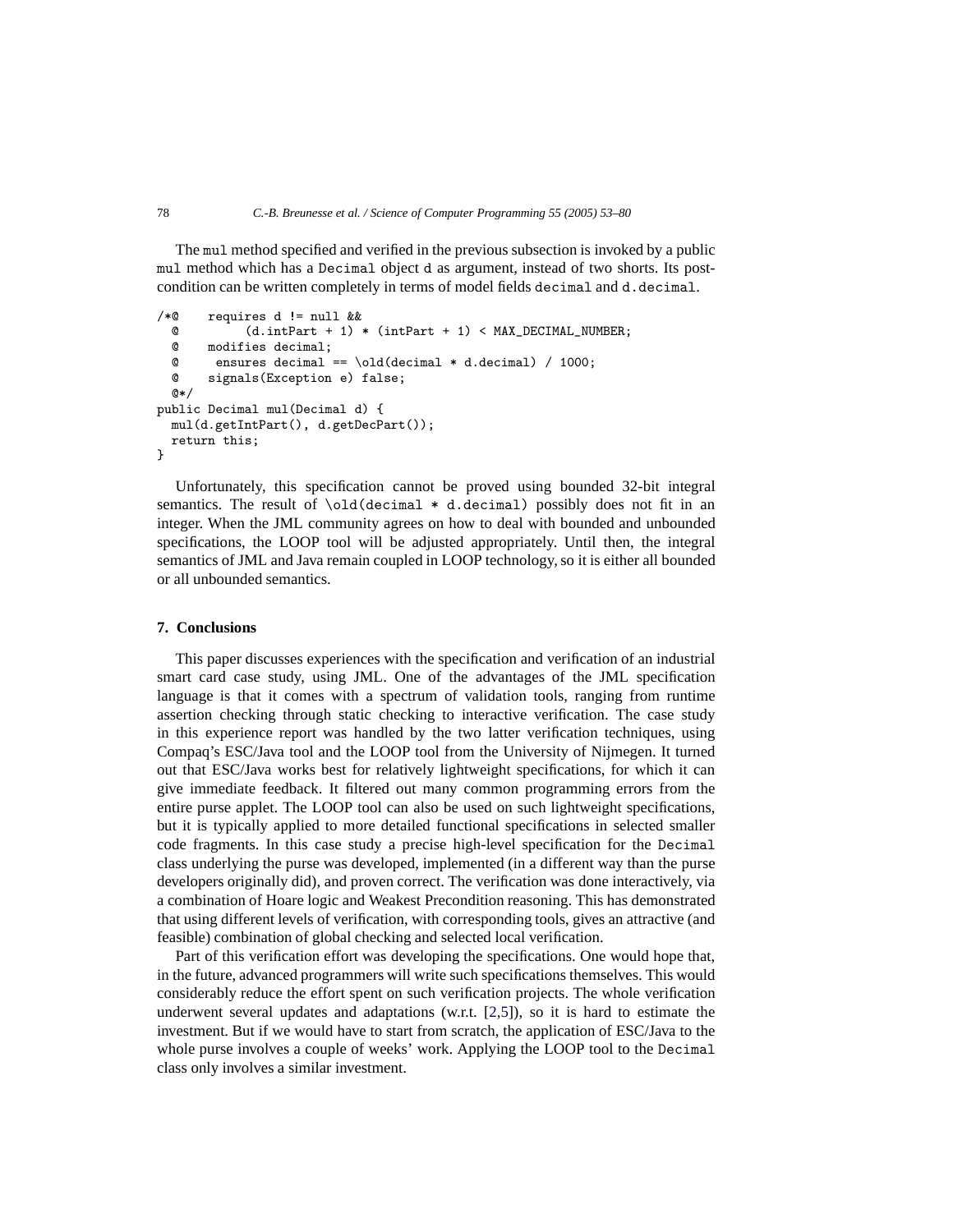As a result of this (and other) work, JML has developed into the standard specification language for Java Card (*e.g.* within the European project VerifiCard [\[30\]](#page-27-9)).

Future work involves a further development of the JML language, integration of tools around JML, and addressing scalability issues (especially for interactive tools such as LOOP).

#### <span id="page-26-17"></span>**References**

- [1] E. Bretagne, A. El Marouani, P. Girard, J.-L. Lanet, Pacap purse and loyalty specification, Technical Report V 0.4, Gemplus, 2000.
- <span id="page-26-4"></span>[2] C. Breunesse, B. Jacobs, J. van den Berg, Specifying and verifying a decimal representation in Java for smart cards, in: H. Kirchner, C. Ringeissen (Eds.), Algebraic Methodology and Software Technology, AMAST'02, LNCS, vol. 2422, Springer, 2002, pp. 304–318.
- <span id="page-26-2"></span>[3] L. Burdy, Y. Cheon, D. Cok, M. Ernst, J. Kiniry, G.T. Leavens, K.R.M. Leino, E. Poll, An overview of JML tools and applications, in: Th. Arts, W. Fokkink (Eds.), Formal Methods for Industrial Critical Systems, FMICS'03, ENTCS, vol. 80, Elsevier, Amsterdam, 2003, [www.elsevier.com/locate/entcs/volume80.html.](http://www.elsevier.com/locate/entcs/volume80.html)
- <span id="page-26-15"></span>[4] L. Burdy, A. Requet, J.-L. Lanet, Java applet correctness: a developer-oriented approach, in: Formal Methods, FME'03, LNCS, vol. 2805, Springer, 2003, pp. 422–439.
- <span id="page-26-5"></span>[5] N. Cataño, M. Huisman, Formal specification and static checking of Gemplus's electronic purse using ESC/Java, in: L.-H. Eriksson, P.A. Lindsay (Eds.), Formal Methods Europe, FME'02, LNCS, vol. 2391, Springer, 2002, pp. 272–289.
- <span id="page-26-13"></span>[6] N. Cataño, M. Huisman, Chase: a static checker for JML's assignable clause, in: L.D. Zuck, P.C. Attie, A. Cortesi, S. Mukhopadhyay (Eds.), Verification, Model Checking and Abstract Interpretation, VMCAI '03, LNCS, vol. 2575, Springer, 2003, pp. 26–40.
- <span id="page-26-19"></span>[7] P. Chalin, JML support for primitive arbitrary precision numeric types: Definition and semantics, in: Workshop on Formal Techniques for Java Programs, FTfJP 2003, 2003; Also available as Technical Report Concordia University 002.2a.
- [8] Differences between Esc/Java and JML, 2000. Comes with JML distribution, in file esc-jml-diffs.txt.
- <span id="page-26-12"></span><span id="page-26-8"></span>[9] M.D. Ernst, J. Cockrell, W.G. Griswold, D. Notkin, Dynamically discovering likely program invariants to support program evolution, IEEE Transactions on Software Engineering 27 (2) (2001) 1–25.
- <span id="page-26-7"></span>[10] ESC/Java 2, [http://www.cs.kun.nl/sos/research/escjava.](http://www.cs.kun.nl/sos/research/escjava)
- <span id="page-26-16"></span>[11] J.-C. Filliâtre, Verification of non-functional programs using interpretations in type theory, Journal of Functional Programming 13 (4) (2003) 709–745.
- <span id="page-26-3"></span>[12] C. Flanagan, K.R.M. Leino, M. Lillibridge, G. Nelson, J.B. Saxe, R. Stata, Extended static checking for Java, in: Proceedings of the 2002 ACM SIGPLAN Conference on Programming Language Design and Implementation, PLDI, SIGPLAN Notices, vol. 37(5), ACM, 2002, pp. 234–245.
- <span id="page-26-14"></span>[13] C. Flanagan, S. Qadeer, S.A. Seshia, A modular checker for multithreaded programs, in: E. Brinksma, K.G. Larsen (Eds.), Computer-Aided Verification, CAV'02, LNCS, vol. 2404, Springer, 2002, pp. 180–194.
- <span id="page-26-11"></span>[14] M. Huisman, Reasoning about Java Programs in Higher Order Logic with PVS and Isabelle, Ph.D. Thesis, University of Nijmegen, 2001.
- <span id="page-26-18"></span>[15] B. Jacobs, Java's integral types in PVS, in: E. Najim, U. Nestmann, P. Stevens (Eds.), Formal Methods for Open Object-Based Distributed Systems, FMOODS 2003, LNCS, vol. 2884, Springer, 2003, pp. 1–15.
- <span id="page-26-10"></span>[16] B. Jacobs, Weakest precondition reasoning for Java programs with JML annotations, Journal of Logic and Algebraic Programming 58 (1–2) (2004) 61–88.
- <span id="page-26-9"></span>[17] B. Jacobs, E. Poll, A logic for the Java modeling language JML, in: H. Hussmann (Ed.), Fundamental Approaches to Software Engineering, FASE 2001, LNCS, vol. 2029, Springer, 2001, pp. 284–299.
- <span id="page-26-0"></span>[18] G.T. Leavens, A.L. Baker, C. Ruby, Preliminary Design of JML: a Behavioral Interface Specification Language for Java, [http://www.jmlspecs.org/prelimdesign/.](http://www.jmlspecs.org/prelimdesign/)
- <span id="page-26-1"></span>[19] G.T. Leavens, E. Poll, C. Clifton, Y. Cheon, C. Ruby, JML Reference Manual, [http://www.jmlspecs.org/jmlrefman/.](http://www.jmlspecs.org/jmlrefman/)
- <span id="page-26-6"></span>[20] K.R.M. Leino, Toward Reliable Modular Programs, Ph.D. Thesis, California Institute of Technology, 1995.